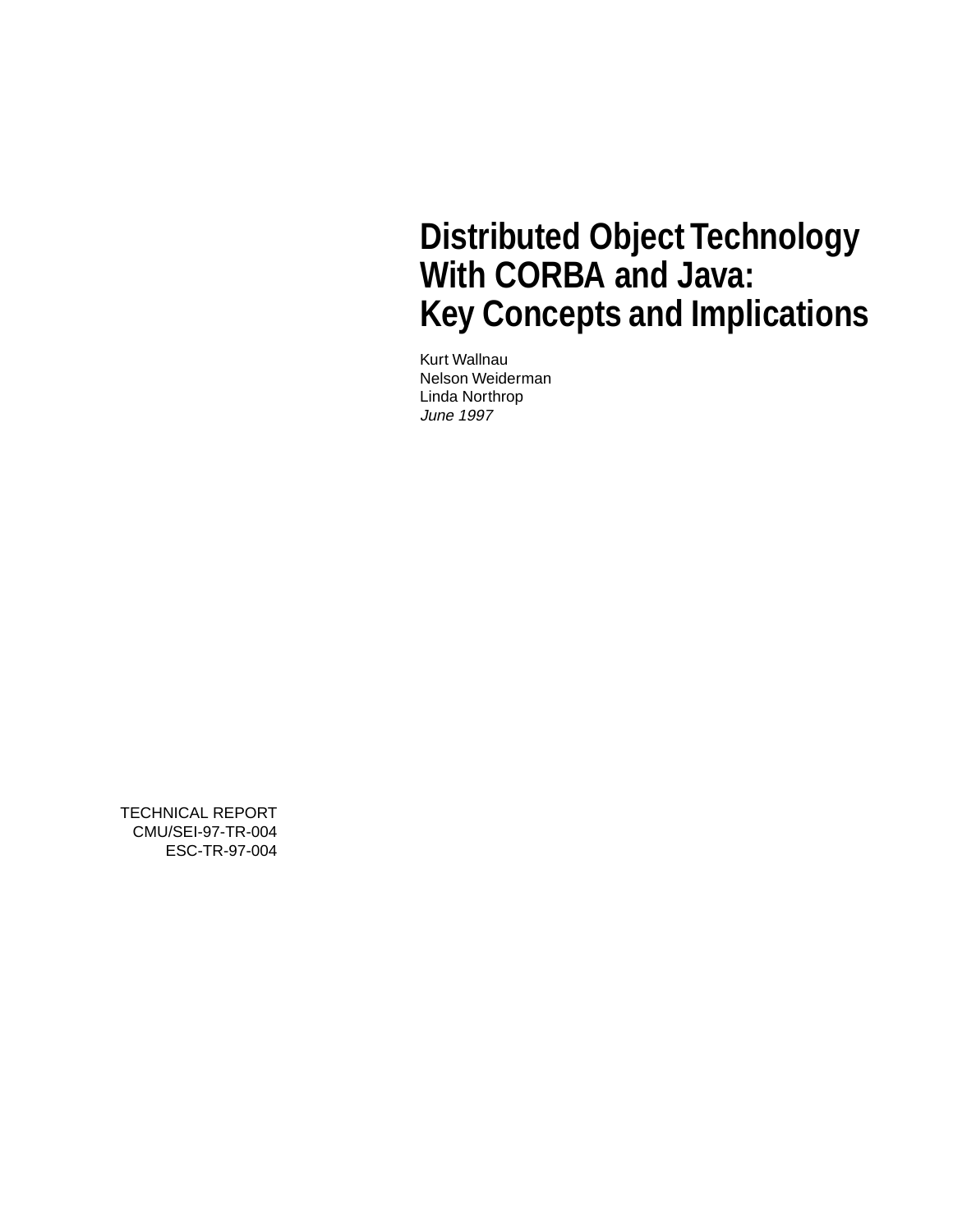#### **Technical Report**

CMU/SEI-97-TR-004 ESC-TR-97-004 June 1997

Distributed Object Technology With CORBA and Java: Key Concepts and Implications



Kurt Wallnau Nelson Weiderman Linda Northrop

Product Lines Systems

Unlimited distribution subject to the copyright.

### **Software Engineering Institute**

Carnegie Mellon University Pittsburgh, Pennsylvania 15213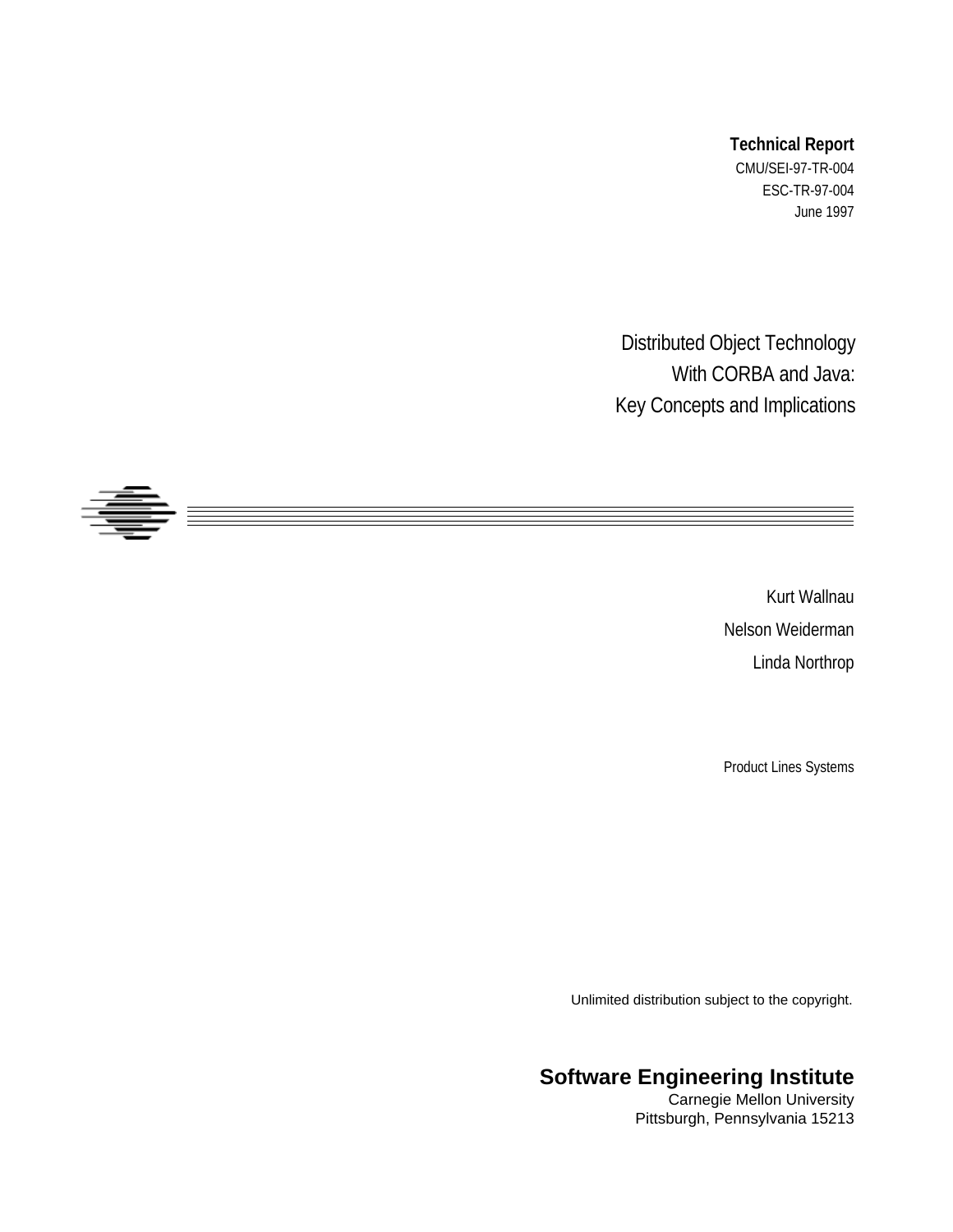This report was prepared for the

SEI Joint Program Office HQ ESC/AXS 5 Eglin Street Hanscom AFB, MA 01731-2116

The ideas and findings in this report should not be construed as an official DoD position. It is published in the interest of scientific and technical information exchange.

#### FOR THE COMMANDER

(signature on file)

Thomas R. Miller, Lt Col, USAF SEI Joint Program Office

This work is sponsored by the U.S. Department of Defense.

Copyright © 1997 by Carnegie Mellon University.

Permission to reproduce this document and to prepare derivative works from this document for internal use is granted, provided the copyright and "No Warranty" statements are included with all reproductions and derivative works.

Requests for permission to reproduce this document or to prepare derivative works of this document for external and commercial use should be addressed to the SEI Licensing Agent.

#### NO WARRANTY

THIS CARNEGIE MELLON UNIVERSITY AND SOFTWARE ENGINEERING INSTITUTE MATERIAL IS FURNISHED ON AN "AS-IS" BASIS. CARNEGIE MELLON UNIVERSITY MAKES NO WARRAN-TIES OF ANY KIND, EITHER EXPRESSED OR IMPLIED, AS TO ANY MATTER INCLUDING, BUT NOT LIMITED TO, WARRANTY OF FITNESS FOR PURPOSE OR MERCHANTABILITY, EXCLUSIVITY, OR RESULTS OBTAINED FROM USE OF THE MATERIAL. CARNEGIE MELLON UNIVERSITY DOES NOT MAKE ANY WARRANTY OF ANY KIND WITH RESPECT TO FREEDOM FROM PATENT, TRADEMARK, OR COPYRIGHT INFRINGEMENT.

This work was created in the performance of Federal Government Contract Number F19628-95-C-0003 with Carnegie Mellon University for the operation of the Software Engineering Institute, a federally funded research and development center. The Government of the United States has a royalty-free government-purpose license to use, duplicate, or disclose the work, in whole or in part and in any manner, and to have or permit others to do so, for government purposes pursuant to the copyright license under the clause at 52.227-7013.

This document is available through Research Access, Inc., 800 Vinial Street, Suite C201, Pittsburgh, PA 15212. Phone: 1-800-685-6510. FAX: (412) 321-2994. RAI also maintains a World Wide Web home page. The URL is http://www.rai.com

Copies of this document are available through the National Technical Information Service (NTIS). For information on ordering, please contact NTIS directly: National Technical Information Service, U.S. Department of Commerce, Springfield, VA 22161. Phone: (703) 487-4600.

This document is also available through the Defense Technical Information Center (DTIC). DTIC provides access to and transfer of scientific and technical information for DoD personnel, DoD contractors and potential contractors, and other U.S. Government agency personnel and their contractors. To obtain a copy, please contact DTIC directly: Defense Technical Information Center / Attn: BRR / 8725 John J. Kingman Road / Suite 0944 / Ft. Belvoir, VA 22060-6218. Phone: (703) 767-8274 or toll-free in the U.S. — 1-800 225-3842).

Use of any trademarks in this report is not intended in any way to infringe on the rights of the trademark holder.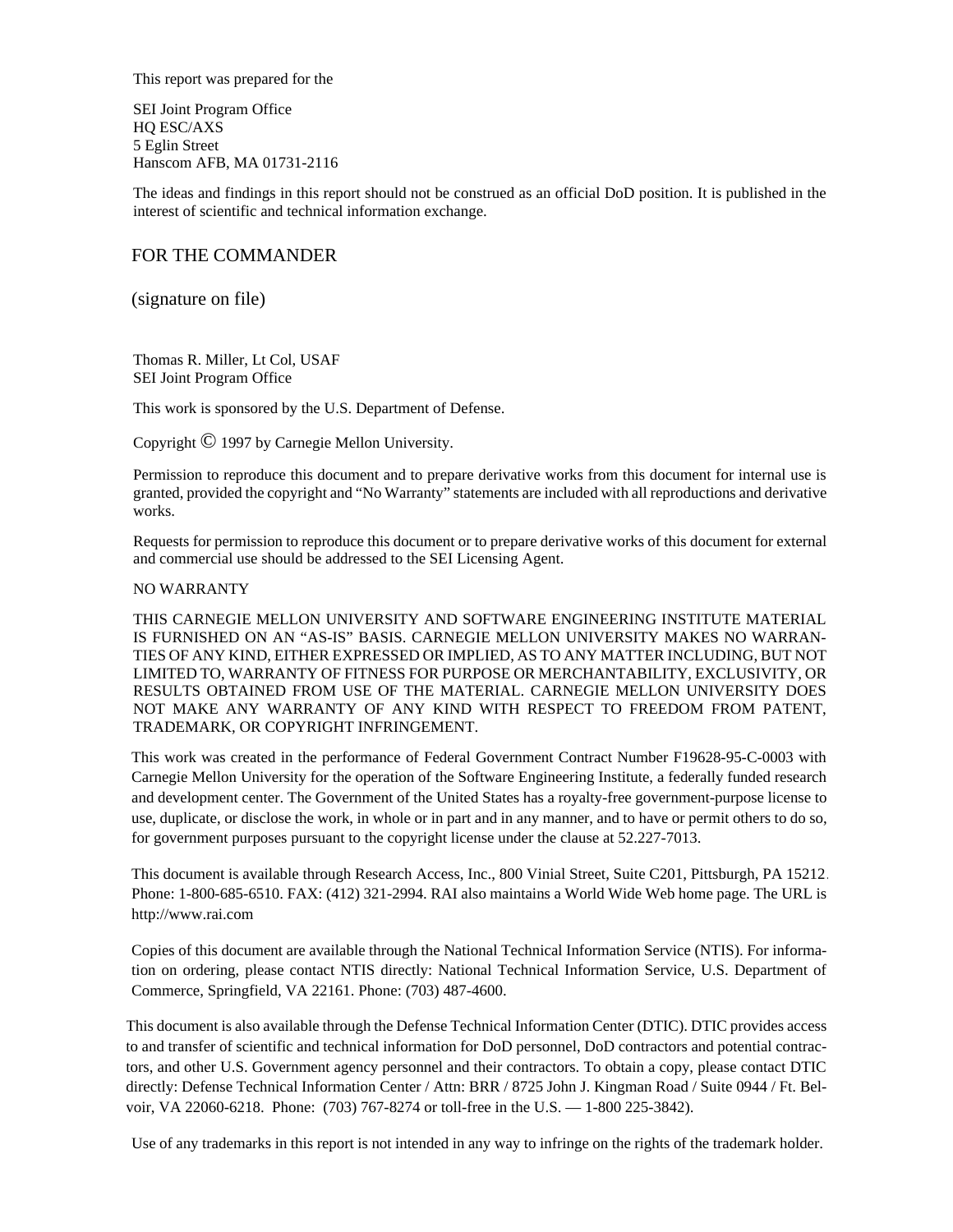## **Table of Contents**

| 1              |                                        | <b>Introduction</b>                                                                | 1                       |  |
|----------------|----------------------------------------|------------------------------------------------------------------------------------|-------------------------|--|
| $\overline{2}$ | 2.1                                    | <b>CORBA and Java</b><br>Operating Systems/Distributed Systems Influence and CORBA | $\mathbf{3}$<br>3       |  |
|                | 2.2                                    | Programming Language/Web Influence and Java                                        |                         |  |
| 3              |                                        | <b>Impact of DOT on Software System Design</b>                                     | $\overline{\mathbf{7}}$ |  |
|                | 3.1                                    | Three Case Studies of CORBA-Based Designs                                          | 8                       |  |
|                | 3.2                                    | <b>Java-Based Designs</b>                                                          | 13                      |  |
| 4              |                                        | <b>Impact of DOT on Software Development/Engineering Processes</b>                 | 21                      |  |
|                | 4.1                                    | <b>Object Technology</b>                                                           | 21                      |  |
|                |                                        | 4.2 Distributed Technology and CORBA                                               | 22                      |  |
|                | 4.3                                    | Web Technology and Java                                                            | 23                      |  |
| 5              | <b>Conjectures About Trends in DOT</b> |                                                                                    |                         |  |
|                | 5.1                                    | Accelerated Adoption of Design Patterns for Distributed Systems                    | 25                      |  |
|                | 5.2                                    | Penetration of DOT Into Demanding Application Areas                                | 27                      |  |
|                | 5.3                                    | Increasing Visibility of "Intranet" Systems                                        | 28                      |  |
|                | 5.4                                    | Migration of Legacy Systems Using DOT                                              | 28                      |  |
|                | 5.5                                    | Use of DOT and the Web to Search for Breakthrough Technologies                     | 29                      |  |
| 6              |                                        | <b>Summary</b>                                                                     | 31                      |  |
|                | <b>References</b>                      |                                                                                    | 33                      |  |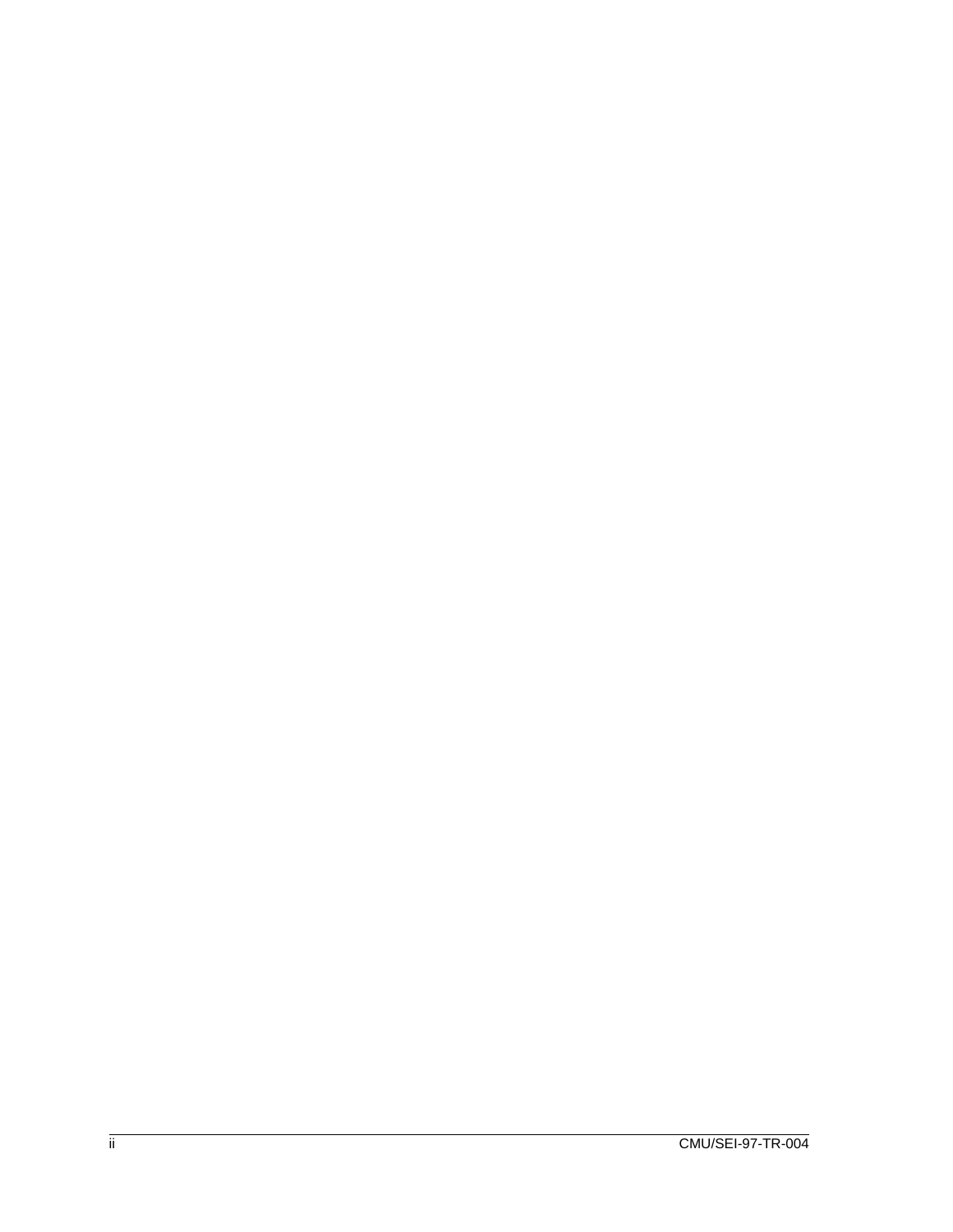# **List of Figures**

| Figure 1: | DMSO Run-Time Infrastructure-A Custom Middleware Solution  | 8  |
|-----------|------------------------------------------------------------|----|
| Figure 2: | ConsistencyManager Pattern and Use for                     |    |
|           | <b>Integrating Wide-Area Distributed SEACAS Components</b> | 11 |
| Figure 3: | Hybrid Patterns for Distributed, Concurrent, Embedded      |    |
|           | Processing                                                 | 13 |
| Figure 4: | <b>Whiteboard Example</b>                                  | 16 |
| Figure 5: | Mutual Fund Example (Java/CORBA)                           | 17 |
| Figure 6: | Mutual Fund Example (Java)                                 | 18 |
| Figure 7: | ConsistencyManager Pattern Defined in OT Lingua Franca     | 26 |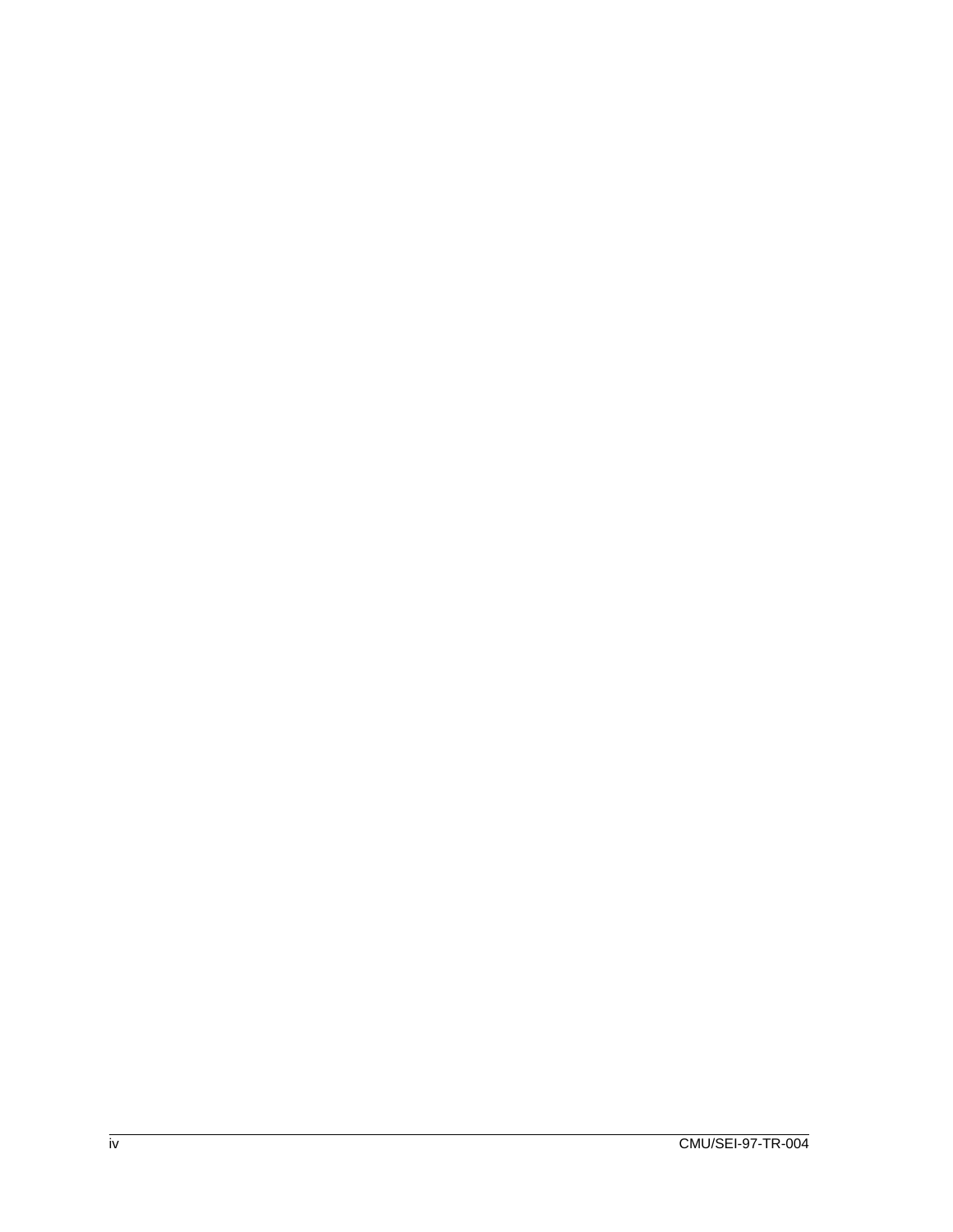#### **Distributed Object Technology with CORBA and Java: Key Concepts and Implications**

<span id="page-7-0"></span>**Abstract:** The purpose of this report is to analyze the potential impact of distributed object technology (DOT) on software engineering practice. The analysis culminates with the conclusion that the technology will have a significant influence on both the design and reengineering of information systems and the processes used to build them. We see a profound impact and fundamental change in both technical thinking and practice as a result of the related technologies we group together as DOT.

## **1 Introduction**

Distributed object technology (DOT) is defined quite broadly for the purposes of this report. We consider it to include three technologies that have synergistically merged to provide something quite powerful—something greater than the sum of their parts. Those three technologies, in order of their emergence, are

- object technology
- distribution technology
- Web technology

Object technology (OT) was introduced to the computing mainstream in the late 1970s by Adele Goldberg and Alan Kay with a language called Smalltalk [Goldberg 83]. In the objectoriented model, systems are viewed as cooperating objects that encapsulate structure and behavior and belong to hierarchically-constructed classes. In the last twenty years the benefits of object-oriented technology have been demonstrated. Object-orientation has changed the way today's systems are built and maintained. Substantial experience and tooling exists for object-oriented analysis (OOA), object-oriented design (OOD), and object-oriented programming (OOP). The transition from more traditional structured approaches is not complete, nor has OT been fully exploited, especially in legacy systems that predate objects. But OT is maturing rapidly and is well-accepted as a technology that addresses complexity, improves maintainability, promotes reuse, and reduces life-cycle costs of software.

Distribution technology (DT), which involves autonomous computers that are connected by a network and have no shared physical memory, dates to the middle 1980s. The advent of smaller, more powerful, and less expensive CPUs precipitated an interest in moving applications from mainframes to PCs and workstations, and in distributing functionality over multiple communicating computers. Over time, the notion of distribution has generally migrated from tightly coupled, geographically close, homogeneous machines to more loosely coupled, geographically remote, heterogeneous machines. Traditional DT employed a "client/server" model where computations on one machine (the "client") invoke computations on another machine (the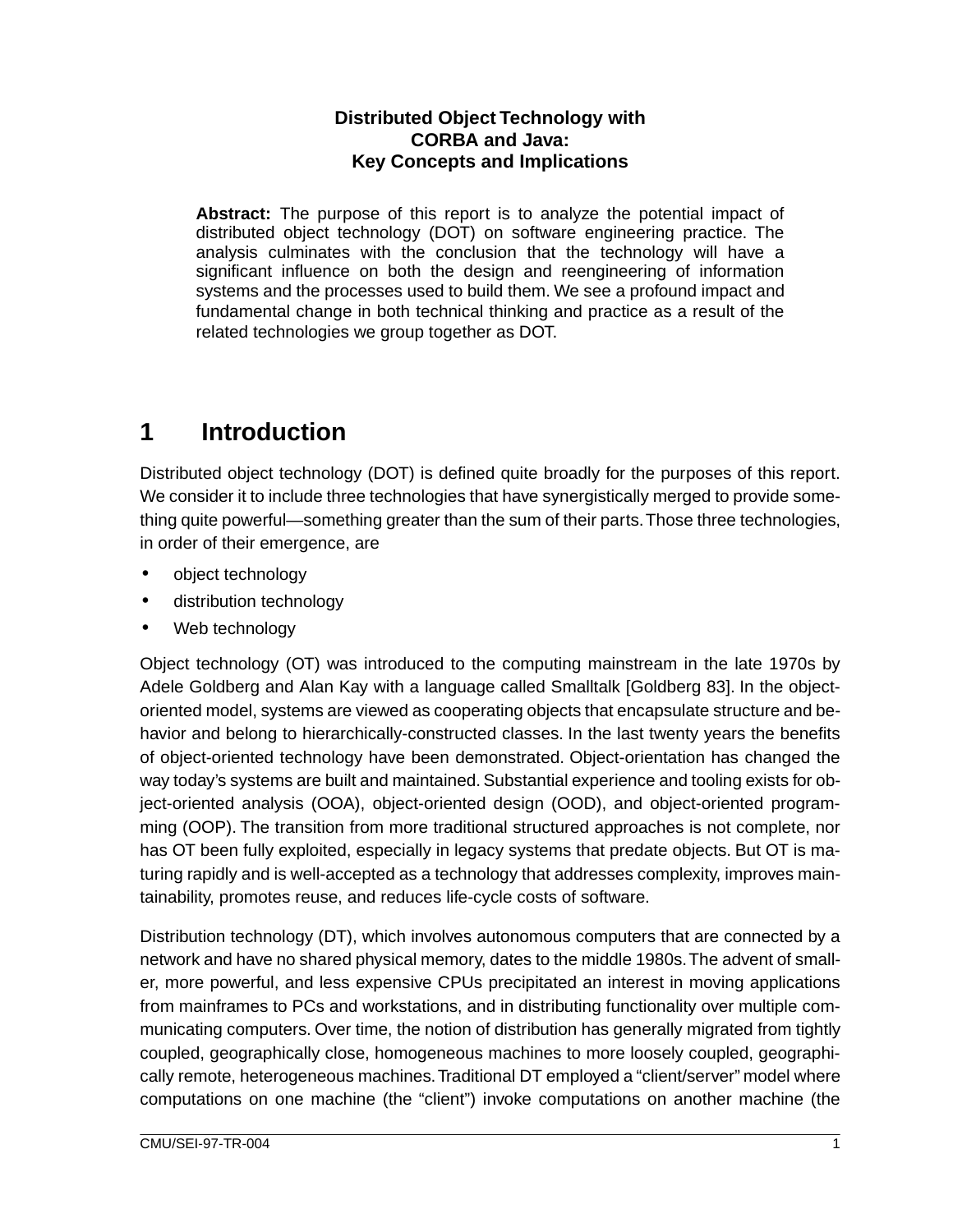"server") in a manner often viewed as a remote procedure call (RPC). The server process is a provider of services; the consumer is a consumer of services. The client/server model is concerned primarily with the problems of distributing function across local and wide area networks through devices such as pipes and sockets.

More recent developments in distribution technology have involved the use of *middleware* technology. Although middleware is broadly defined (see Rymer [Rymer 96]), for the purposes of this paper, middleware—sometimes known as glue—refers to technologies that facilitate integration of components (objects) in a distributed system. While the details of these technologies vary considerably, middleware products usually provide a run-time infrastructure of services used by components to interact with each other. The focus of DT has been to make the computing environment more and more transparent with respect to the locus of both the computing engines and the objects of computing.

Web technology (WT) was born in the 1990s and has quickly caused an explosion in the use of the Internet. The advent of Web browsers and search engines has caused an excitement about computing reminiscent of that surrounding the introduction of the personal computer in the middle 1970s. Web technology has universalized and globalized computing as never before. We are not concerned here with the most popular aspect of Web technology, namely the ability to create pages of information that can be accessed anywhere in the world with a slick user interface. Rather, this paper is concerned with the use of Web technology to build large application systems or to reengineer old application systems. The advent in 1995 of the objectoriented language Java brought Java "applets" that provide "executable content" to previously static Web technology.

The combined use of these technologies (OT, DT, and WT) changes the fundamental way in which systems are engineered. Objects have been added to networks and integrated with middleware, often called Object Request Brokers (ORBs). Objects are being used in distributed systems to represent units of distribution, movement, and communication. The addition of Web technology provides application portability. There is in effect a new paradigm of computing, at the heart of which are interoperable objects. The level of abstraction is raised yet another notch, thus enabling greater leveraging of developer resources. Just as we have moved up the abstraction scale in programming, databases, and user interfaces, DOT gives us the opportunity to move further and faster in the distribution and globalization of application development using all the previous technologies transparently.

The remainder of this paper is divided into four parts. The first part provides some background on two specific exemplars of DOT. The second part describes the impact of DOT on software systems design. The third part explores the impact of DOT on software development and engineering processes. The fourth part provides some conjectures about future trends for DOT and its use. The last part gives a summary.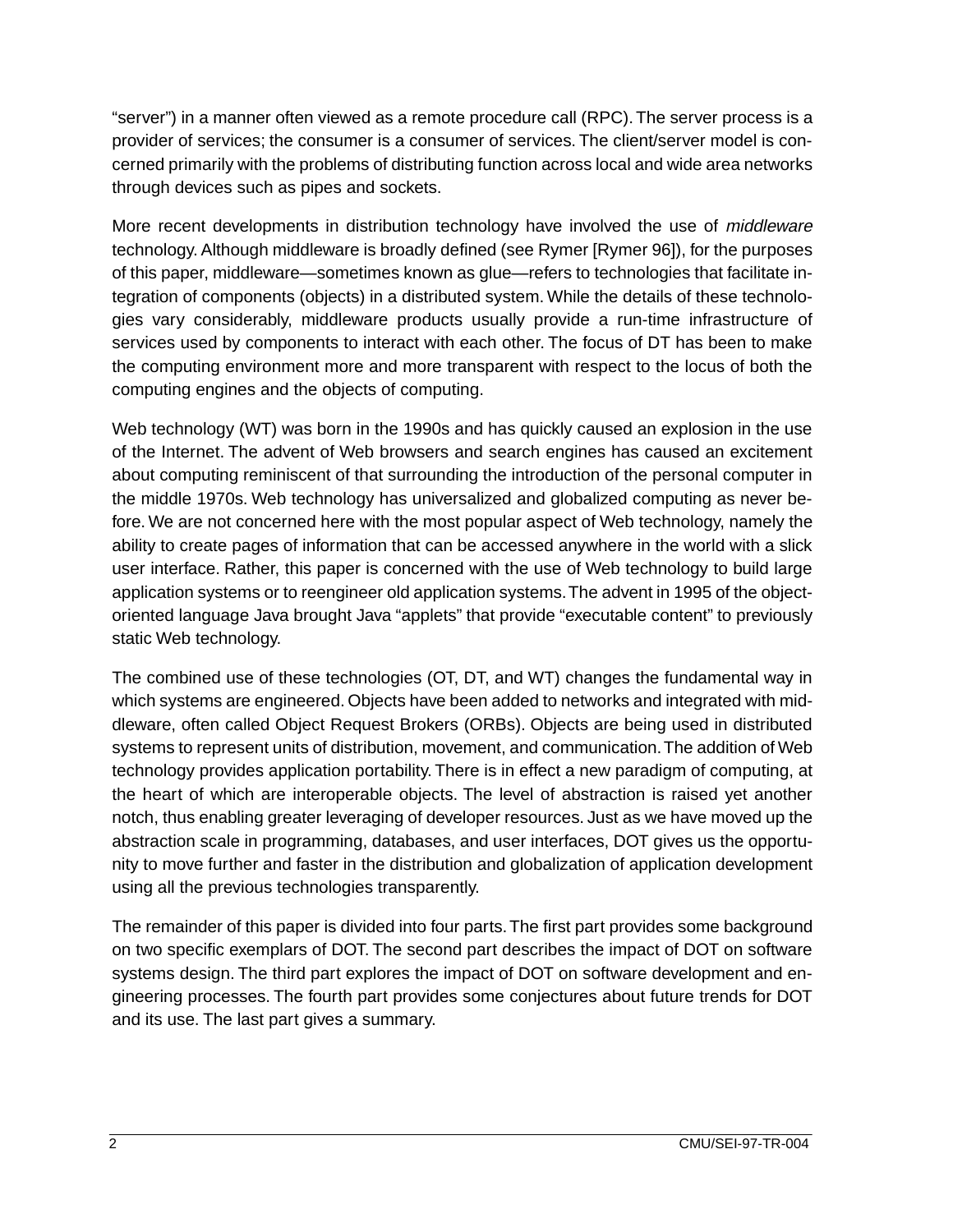## <span id="page-9-0"></span>**2 CORBA and Java**

We will study two technology exemplars, namely the Common Object Request Broker Architecture (CORBA) for ORB technology and Java applet technology for Web technology. We are using exemplars to make the discussion more concrete. We are using these particular exemplars because they are the most visible and popular representatives of their respective classes. While this decision may somewhat color our discussion of DOT with the peculiarities of CORBA and Java, our intent is to address the broader aspects of DOT.

To provide the necessary perspective, we will give a brief explanation of the origins and current states of these exemplars. They arose from two broad classes of DOT progenitors: Operating systems and distributed systems infrastructures influenced CORBA, and programming languages and the Web gave way to Java.

## **2.1 Operating Systems/Distributed Systems Influence and CORBA**

The key DOT concept stemming from operating systems is *interconnection*. Many levels of abstraction can be used to describe the connection between machines on networks. As early as 1980, an Open Systems Interconnection (OSI) architecture [Zimmerman 80] defined a hierarchy of seven layers, each representing a collection of communication functions from bits and bytes at the lowest level to application protocols at the highest level. "Sockets" between processes on the same or different machines became the primary mechanism provided by operating systems to connect distributed systems in networks. Remote procedure calls (RPCs) became a higher-level (more abstract) mechanism for using the sockets.

As object technology became more popular through the 1980s there was more interest in bundling the concept of objects with the concept of transparent distributed computing. Objects, with their inherent combination of data and behavior and their strict separation of interface from implementation, offer an ideal package for distributing data and processes to end-user applications. Objects became an enabling technology for distributed processing. In the early 1990s an international trade association called the Object Management Group (OMG) [OMG 97] defined a standard for the distribution of objects. The OMG defined the Common Object Request Broker Architecture (CORBA), which provided a standard by which OT could be used in distributed computing environments. The latest version of this standard, CORBA 2.0, addresses issues related to interface, registration, databases, communication, and error handling. When combined with other object services defined by the OMG Object Management Architecture (OMA), CORBA becomes a middleware that facilitates full exploitation of object technology in a distributed system. However, if we were to characterize CORBA technology in the simplest possible language, it would be to say it is an object-oriented RPC.

CORBA is concerned with interfaces and does not specify implementations; CORBA is a standard for which there are many (a dozen at present) current products, and each is referred to as an ORB. Among them are ORBIX by IONA Technology, NEO by SunSoft, VisiBroker by Visi-Genic, PowerBroker by Expersoft, SmallTalkBroker by DNS Technologies, Object Director by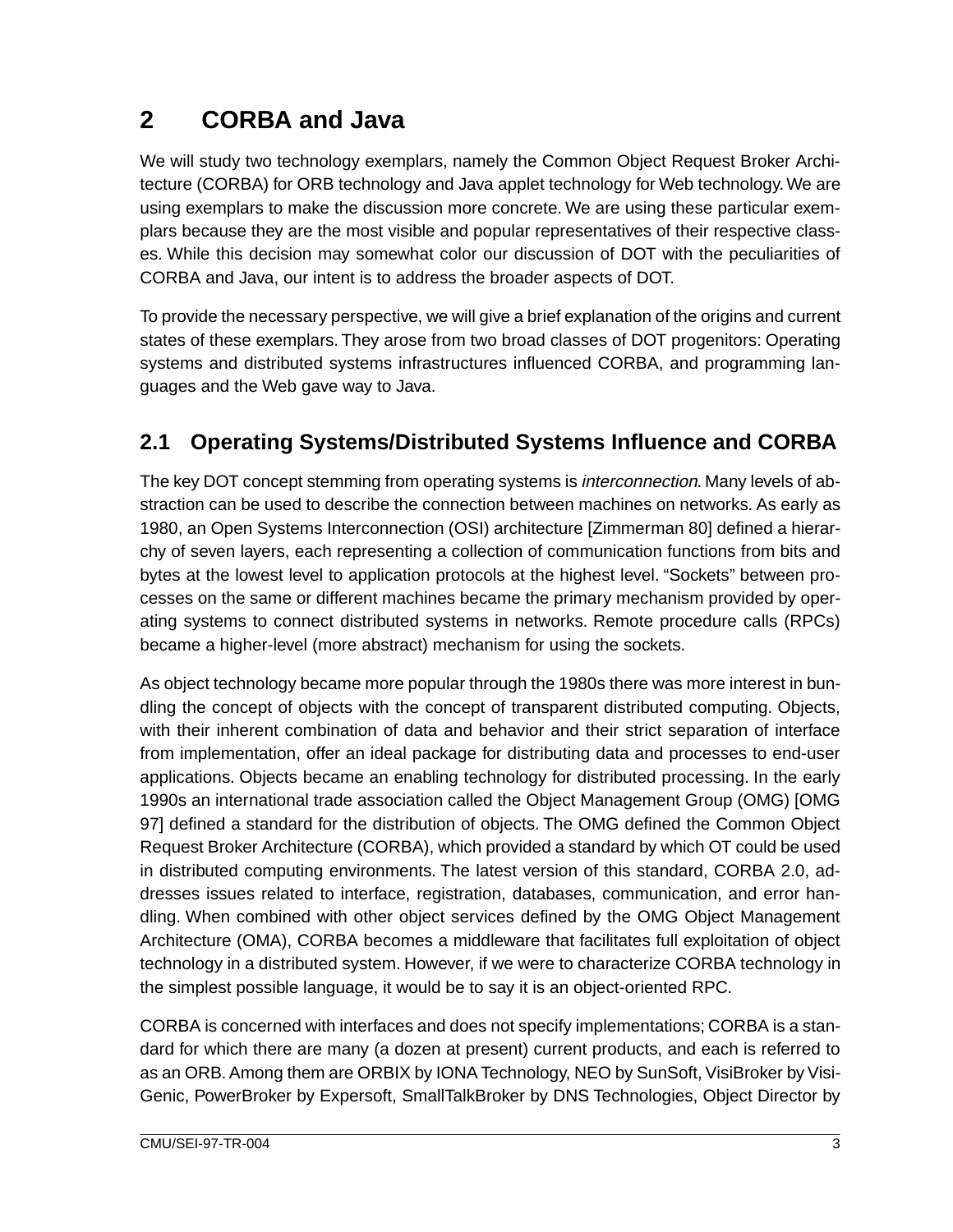<span id="page-10-0"></span>Fujitsu, DSOM by IBM, DAIS by ICL, SORBET by Siemens Nixdorf, and NonStop DOM by Tandem. The OMG sponsors a permanent showcase on the Web to demonstrate the interoperability between ORBs from various vendors according to the CORBA 2.0 specification [CORBAnet 97]. The major product entry that is not CORBA-compliant is Microsoft's Distributed Component Object Model (DCOM). DCOM is a competitor to CORBA; it is not discussed in this report (although many of the points made concerning the impact of CORBA apply to DCOM.)

### **2.2 Programming Language/Web Influence and Java**

The key concept that arises from combining languages and Web technology is that of "mobile objects" or "executable content," which is possible with Java. Java is a pure object-oriented programming language that is designed to look and feel like C++ but is at its core like Smalltalk. As a language Java is appealing but not revolutionary; Java is strongly typed, provides garbage collection, dynamic linking, interfaces, packages, exception handling, and built-in support for threads at the language level. "Java is a blue collar language" that includes features from C, C++, Smalltalk, Simula, Mesa, and Modula [Gostling 96]. It is much more minimalist than Ada 95 and C++, and is not a hybrid language as are Ada and C++ and many of the other object-oriented languages (CLOS, Visual Basic, Object Pascal, Objective C). It is more traditional in its syntax and semantics than Smalltalk, and because it borrows from so many other languages, Java feels familiar. Java is architecture-neutral, and so Java applications are completely portable. Rather than producing machine-specific instructions, Java is translated into vendor-neutral bytecode. The Java Virtual Machine, which executes as an operating system process or a Web browser, translates the bytecode into the machine-specific instructions.

The real promise of Java is its use and delivery in the context of the Web. With the release of Netscape 3.0 on August 12, 1996, "Java applets" became executable on all major platforms that Netscape supports. Namely, it became possible to execute Java programs on Unix boxes, WinTel machines, and Macintoshes by using a Web browser and by accessing pages on the Web that have executable content (the applets). The Web thus becomes the delivery vehicle for programs that can execute on a client machine and can reach back to the server for customized information retrieval.

This power is not derived from the language per se, but from the architecture-neutral approach used by Java. The Java Virtual Machine, including the Java interpreter, is part of the version of Netscape Navigator delivered for each platform. First, an applet written in Java is transported to the browser and then the applet is executed using the browser's interpreter. While the execution of applets is quite slow at present, there are "just-in-time" (JIT) Java compilers on the near horizon that will compile the bytecode on the client machine before executing them.

Other key components of Java technology are the application programming interfaces (APIs) that are standard, but separate from the language. These include the Abstract Window Toolkit (AWT) that provides a complete set of classes for writing graphical user interface (GUI) programs. In addition there are classes for applets, I/O, networking, and debugging. With these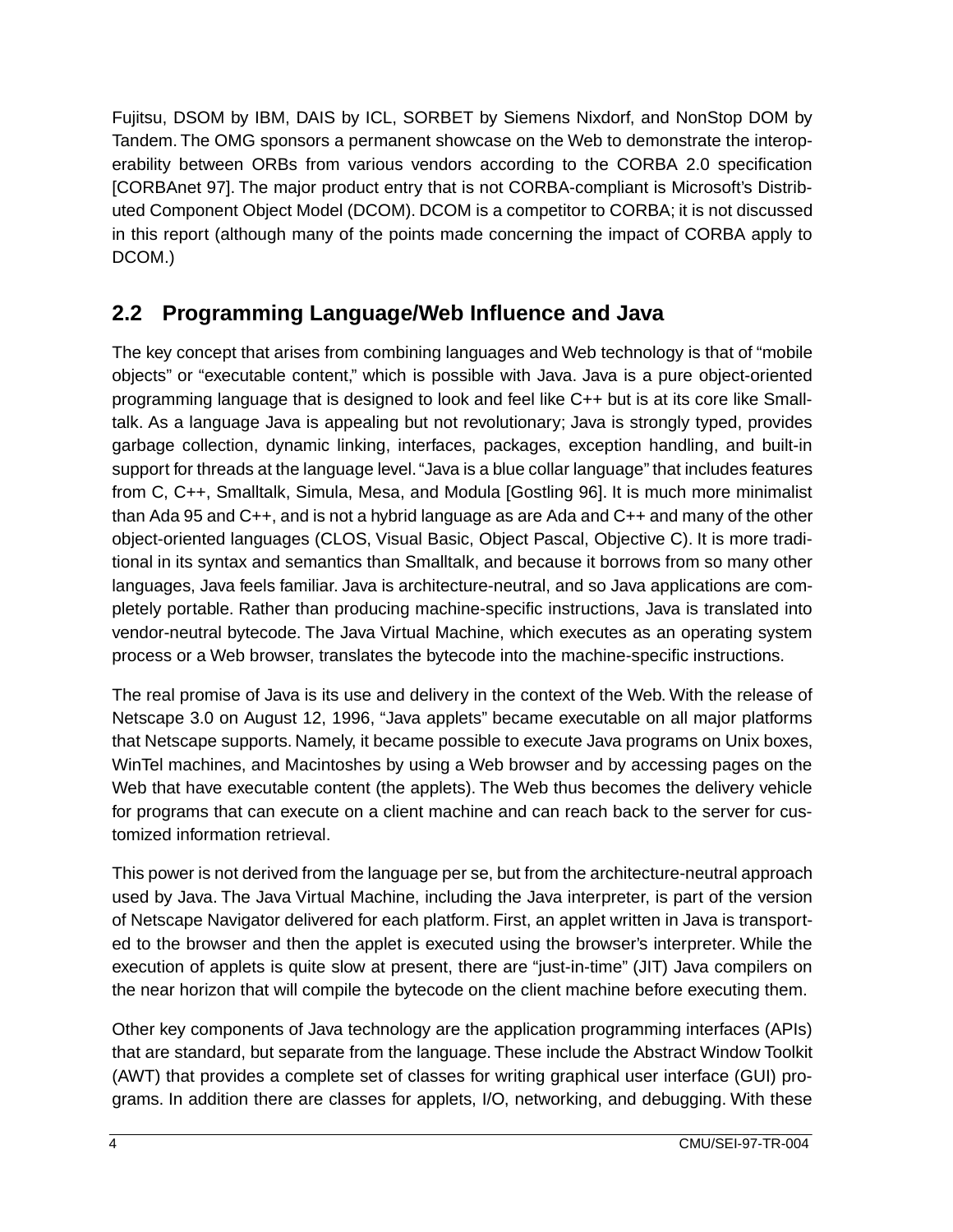additional classes, Java is currently more "net aware" and "Web aware" than other object-oriented programming languages.

Both CORBA and Java offer substantial support for the construction of distributed systems. Together, CORBA and Java present application developers with the unprecedented ability to build new systems and to reengineer legacy systems. DOT provides architectural choices not previously available and suggests new development and engineering processes. In the next sections we explore these new capabilities and processes.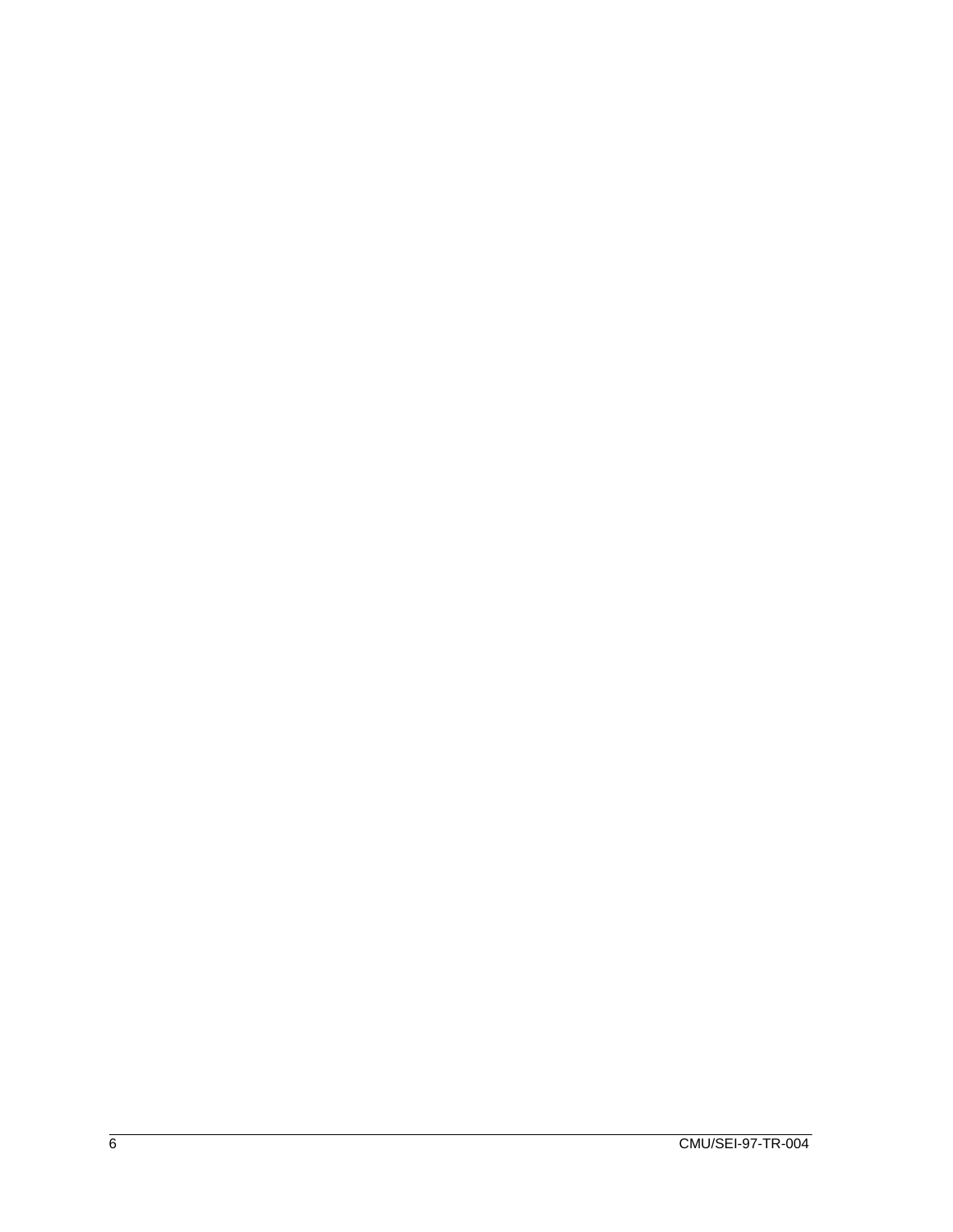## <span id="page-13-0"></span>**3 Impact of DOT on Software System Design**

Software architecture is a topic of considerable interest in the 1990s. While many different perspectives exist, there is general agreement that software architecture deals with design abstractions for system-level structural concerns. By "system-level" we mean something larger than a single computer program. As noted by Garlan and Shaw, such concerns include "gross organization and global control structure; protocols for communication; synchronization, and data access; physical distribution" [Garlan 93].

DOT provides mechanisms that address many of these concerns in a way that builds upon already-proven abstraction mechanisms (objects, messages, inheritance) available in OT. The significance of these distribution extensions to OT is that software designers now have at their disposal the means of expressing abstract system designs and, more importantly, now have tools for quickly fabricating working versions of these designs. That is, there is now a more direct path from abstract architectural concepts to concrete implementations of these concepts.

It is useful at this point to draw a comparison between the use of DOT for architectural patterns and the use of middleware technology. Recall that middleware refers to technologies that facilitate integration of components in a distributed system. In software architecture terms, middleware products provide services corresponding to well-known architectural idioms<sup>1</sup> (e.g., blackboard and implicit invocation). DOT provides more general, but lower-level building blocks upon which a variety of middleware services can be implemented. Thus, one would use a DOT such as CORBA to define a collection of related object types that implement a message-based implicit invocation system. Further, the OT heritage of DOT makes it feasible (and possibly desirable) to define these middleware object types more abstractly in the form of a design pattern that can be tailored to specific design problems [Gamma 95]. It is also possible to use DOT to develop architectural patterns that do not correspond to middleware, but instead represent proven design solutions for specific system design problems.

To illustrate the use of DOT to express architectural abstractions and to demonstrate the potential impact of CORBA on software system design, in Section 3.1 we briefly describe three case studies. Each of the case studies used commercially-available implementations of COR-BA. In Section 3.2 we shift our attention to the impact of Java on software system design. Although experiences with architectural uses of Java are more limited that those with CORBA, they emphasize different aspects of distribution than CORBA, and even limited experiences with Java reveal the potential impact on design concepts.

<sup>&</sup>lt;sup>1.</sup> We reserve the term *pattern* to refer to an object-oriented style of describing architectural idioms and their implementations.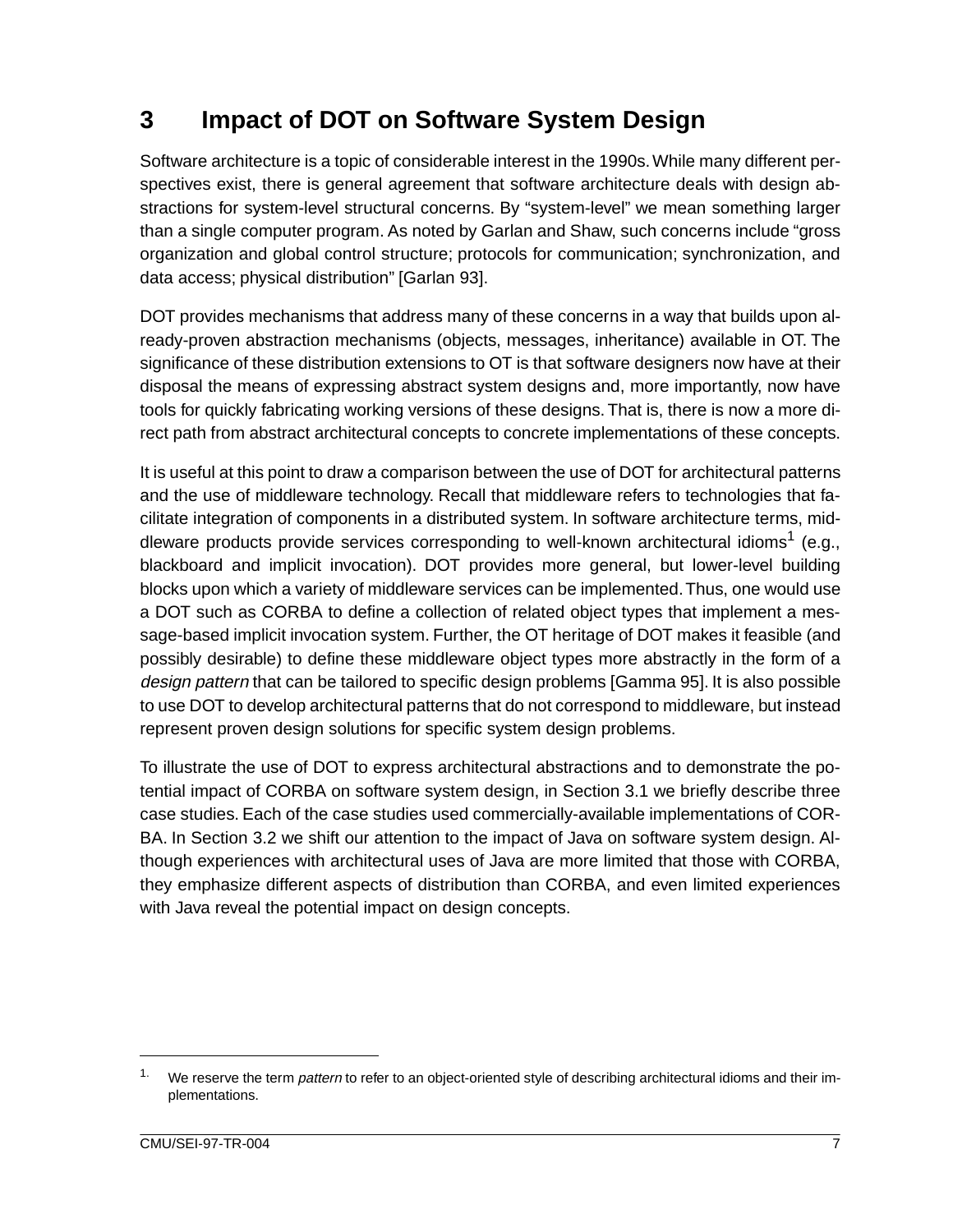## <span id="page-14-0"></span>**3.1 Three Case Studies of CORBA-Based Designs**

### **CORBA Case Study 1: Middleware for Distributed, Real-Time Simulation**

The Defense Modeling and Simulation Organization (DMSO) is leading the development of the High-Level Architecture (HLA), an architecture for modeling and simulation within the US Department of Defense (DoD). One component of the HLA is the Run-Time Infrastructure (RTI), a collection of services supporting (among other things) real-time interoperation among simulations, as for example in joint simulation exercises [Calvin 96]. A prototype RTI was imple-



**Figure 1: DMSO Run-Time Infrastructure—A Custom Middleware Solution**

mented by Mitre and Lincoln Labs using Iona Technology's ORBIX, a CORBA-compliant ORB. Distributed joint simulation presents challenging technical problems that require innovative design solutions. Among these difficult design problems are interoperation of heterogeneous simulations (e.g., real-time versus faster than real-time simulations, different simulation technologies, different execution platforms), and management of distributed simulations (e.g., exercise set-up, and run-time coordination).

In order to illustrate the key architectural concepts, we present a simplified illustration of the RTI in Figure 1. The lower box contains the various management services in a custom middleware solution tailored to distributed simulation involving heterogeneous simulation models. Simulations are viewed as "black boxes" that execute remotely from the central middleware services. Interactions between the middleware and the remote simulation are mediated by two objects: a simulation ambassador, which acts as a bridge between the RTI and the simulation, and an RTI ambassador, which provides local implementations of selected RTI services.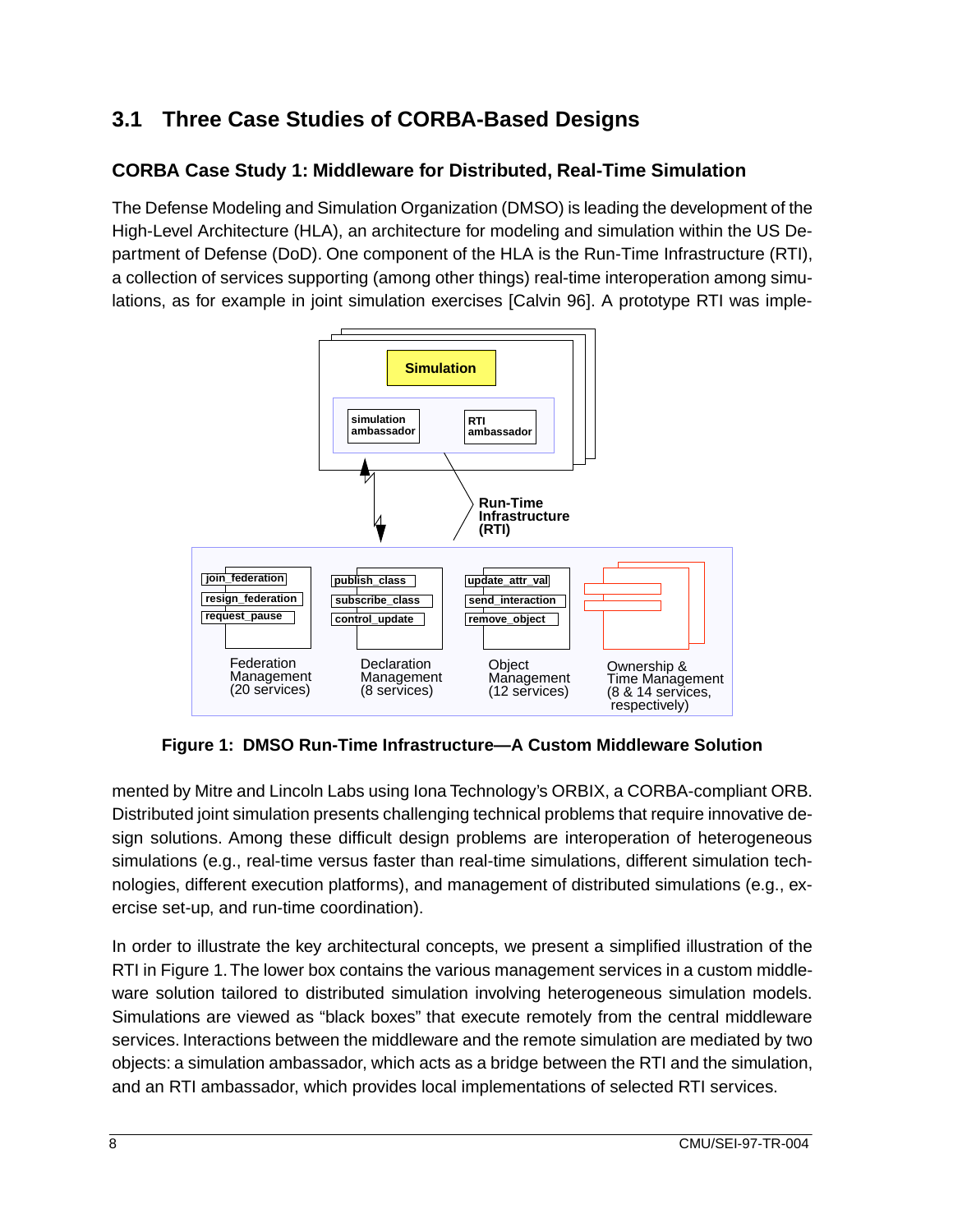CORBA was used in two ways to address some of the design challenges listed above. First, platform and simulation technology heterogeneity were addressed by the use of the CORBA Interface Definition Language (IDL), a language and (platform/network) architecture-neutral interface specification language. IDL interface descriptions conform to the distributed object model that underlies CORBA, a model that describes how object class hierarchies are defined and how object instances are accessed and their methods executed.

The second use of CORBA has already been mentioned: It was used as a basis for designing a custom (domain-specific) middleware system. That is, the RTI middleware expresses abstractions that deal directly with the difficult issues of coordination of simulations—these services go far beyond a more primitive publish/subscribe pattern or even real-time message buses that might otherwise have been used to support interoperation of remote distributed, heterogeneous components.

There is a subtle point worth noting about the nature of the RTI services: Their focus on *coor*dination rather than *functionality* represents an important architectural design concept that will be reinforced in the following case study illustrations. The underlying idea is that the difficult design issues in distributed systems are related to coordinating the execution of functionality—e.g., synchronization, currency, consistency—and that design abstractions should therefore focus on these issues, rather than on questions of what functionality is provided by specific components. Abowd provides a discussion of these ideas [Abowd 93]. However, the key point is that DOT provided the means for developing a novel and innovative design solution.

It is important to note that the DMSO/RTI experience with DOT is not completely unblemished. A number of severe problems with the RTI design were discovered, but only after an initial implementation of the prototype was released. Initially the problem was reported to have been attributed to the use of DOT, e.g., deadlocks were arising between objects. A dispassionate (but perhaps unfair) conclusion would be that the designers of the RTI were not sufficiently familiar with either OT or distributed systems design. More likely, however, the designers were not sufficiently familiar with the confluence of OT and distribution. One significant issue is that the CORBA specification does not address real-time issues, and the ORBIX product used did not provide real-time extensions to CORBA. This deficiency of CORBA introduced further complexity in the design and implementation, and no doubt contributed to the initial design problems.

#### **CORBA Case Study 2: Structural Patterns for Distributed Component Integration**

The second case study is a prototype manufacturing engineering design toolkit developed by the SEI, NIST Manufacturing Engineering Laboratory, and Sandia National Laboratory. Wallnau describes details of this case study [Wallnau 96]. The essential design problem was to use CORBA to modernize a system of (legacy) manufacturing engineering design tools developed over many years by Sandia, called the SEACAS toolkit. The modernized toolkit would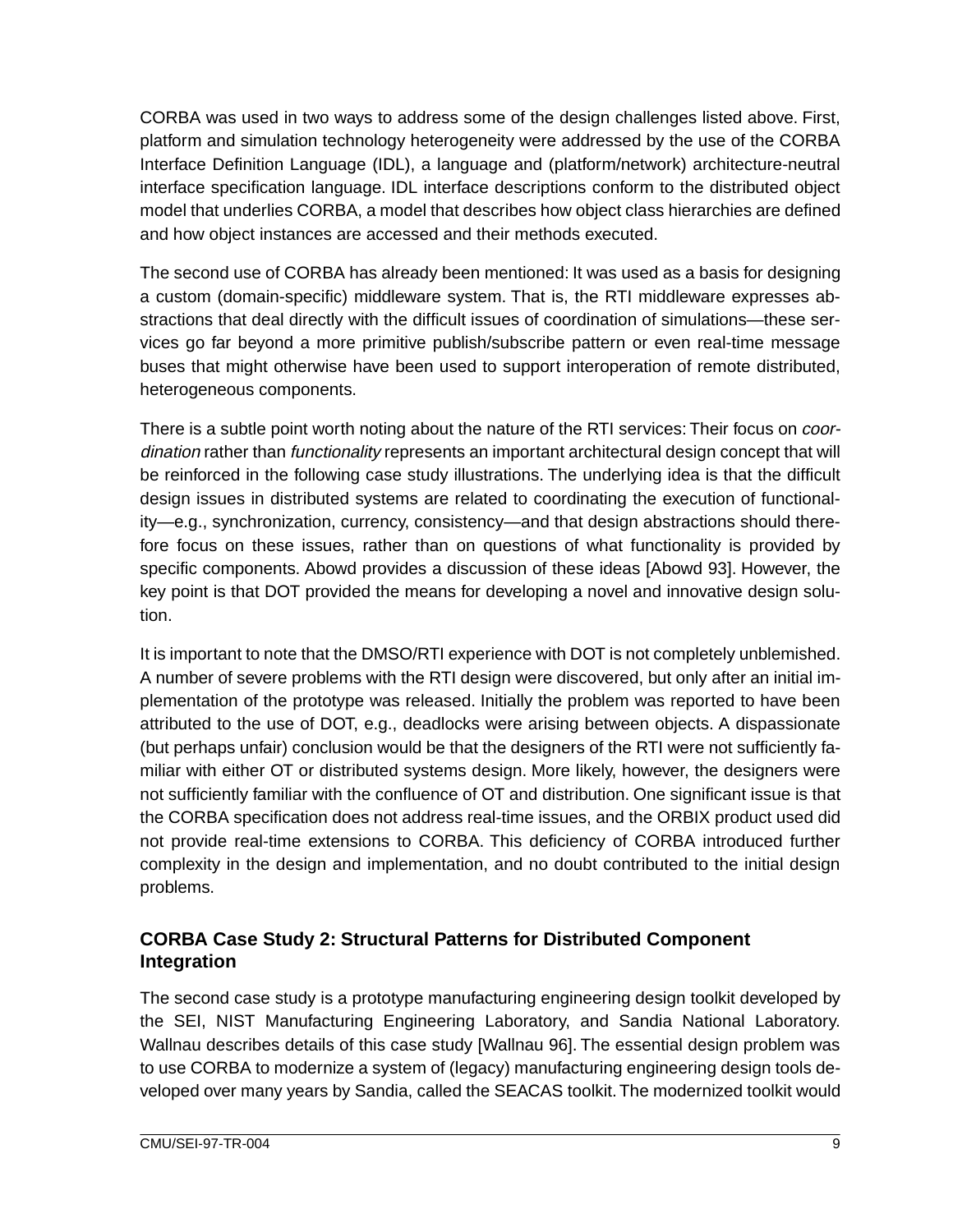make these non-distributed, platform-specific tools remotely accessible (including access from a wide-area network) to end users on different platforms. Further, the tools could be integrated at the level of remote objects.

Unlike the DMSO/RTI, the design approach taken in the SEACAS modernization illustrates the use of DOT to develop *design patterns* (albeit simple ones). In contrast, the RMI implemented a specific middleware solution. Patterns are abstract: They do not describe implementations, but rather design solutions to specific design problems that tend to occur repeatedly. The seminal work on OT design patterns describes patterns that address intra-program design issues [Gamma 95]. Design patterns for distributed systems problems are also emerging [Schmidt 96a]. The design problems addressed by the SEACAS patterns can be summarized:

- SEACAS tool services needed to be available through a wide-area (Internet-based) network; however, the tools were not designed to execute in a distributed, let alone widearea distributed, setting.
- Individual tool runs might require several hours of wall clock time, for example where finite element analysis is applied to three dimensional solid models. In these circumstances it was essential that unreliable Internet connections not interfere with using the tools.
- SEACAS has many tools, developed over many years, that provide a wide variety of manufacturing design services. It was impractical, given available resources, to develop a comprehensive object model that describes this functionality.

[Figure 2](#page-17-0) illustrates the key concepts of the SEACAS ConsistencyManager pattern. A "consistency manager" models an external off-the-shelf component as a state machine that is either in a consistent or inconsistent state. The state machine has two data representations: an external representation, which a client can manipulate, and an internal representation, which is derived by the component from the external representation. The  $specification()$  operation allows clients to read and write external data. The operation used to make this data consistent is  $update()$ . The  $done()$  and  $consistent()$  operations are probes that the client can use to determine whether an update is in progress, and, if not, whether the object is consistent. Tool output is directed to a buffered output channel that can handle asynchronous data input and output. There are a few other operations not illustrated (for example, operations that allow clients to examine diagnostic data).

The pattern, and its implementation in CORBA, illustrate several aspects of how DOT supports innovative design.

First, we note that the ConsistencyManager pattern had a positive impact on another difficult problem often associated with the integration of off-the-shelf components, namely the question of how to "wrap" components in order to make them work together. To date, component wrapping has been an undisciplined and ad hoc procedure (see Wallnau<sup>1</sup> for a discussion of attempts to make this a more rational process). The ConsistencyManager pattern, however,

<sup>&</sup>lt;sup>1.</sup> Wallnau, K.; Mooreman-Zaremski, A.; & Clements, P. "Correcting, Identifying, and Avoiding Interface Mismatch: Theory and Practice." Available from Kurt Wallnau, kcw@sei.cmu.edu.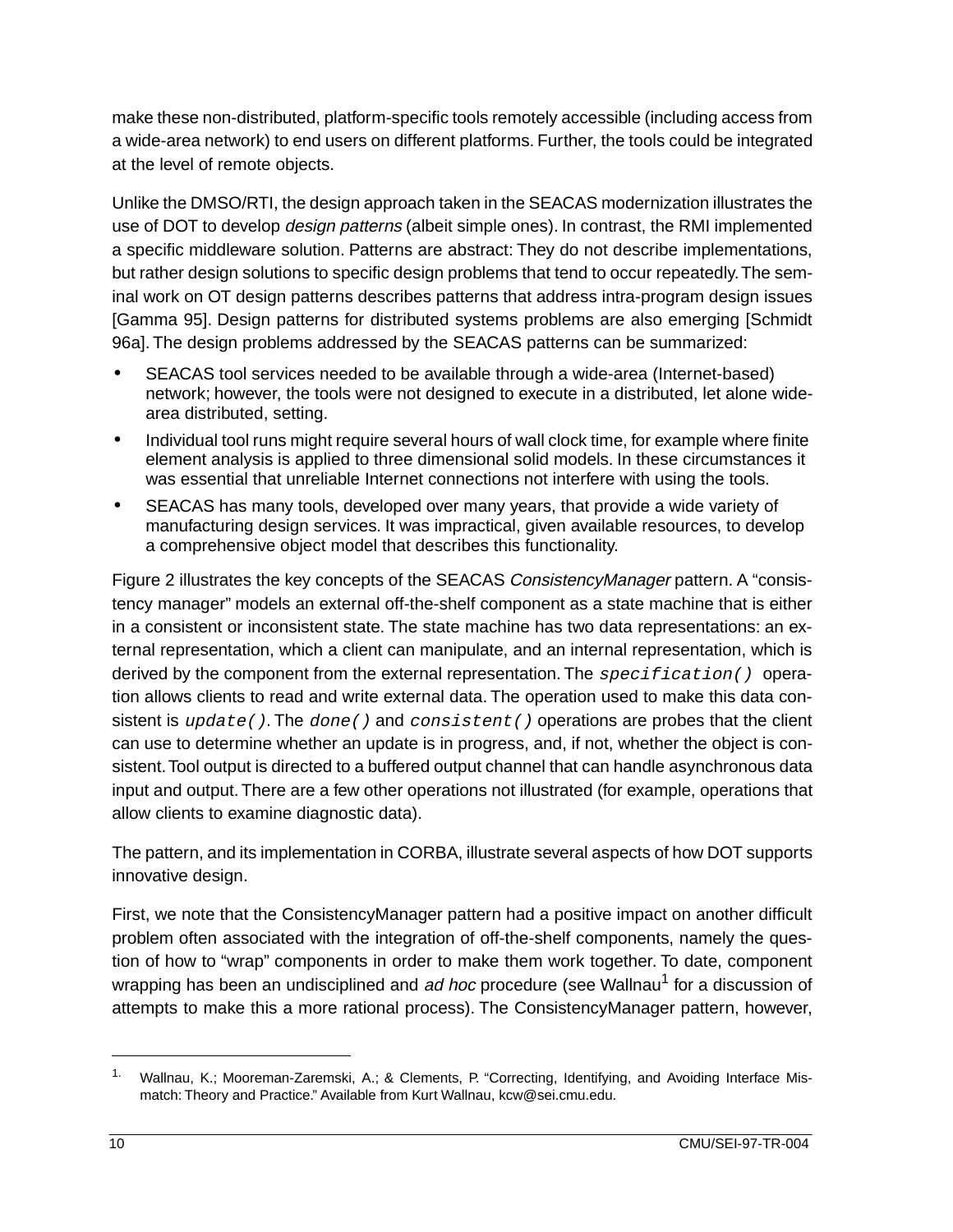<span id="page-17-0"></span>

**Figure 2: ConsistencyManager Pattern and Use for Integrating Wide-Area Distributed SEACAS Components**

provided a uniform set of wrapping requirements. Rather than having to view each wrapping problem in terms of unique tool functionality, each tool needs only to be wrapped in such a way as to interact with a very limited repertoire of coordination primitives already described by the patterns. This both simplifies the wrapping process and provides insight into pattern-based techniques for "qualifying" components for fitness for use (i.e., Can they support a particular coordination model described by the design pattern?).

Moreover, this pattern addresses the coordination aspects of the design problem, i.e., how the SEACAS tools will execute and interact with long design sessions and potentially unreliable (wide-area) network connections. For example,  $update()$  was implemented as a non-blocking operation to minimize the need for synchronous client/object connections; and the object implementation was made concurrent so that the probes could be executed while an update was in progress. These design decisions, reflected in the ConsistencyManager pattern, allow non-distributed tools to behave in predictable ways when executed in a wide-area network setting. Both the CORBA specification and vendor implementations of CORBA provide a wide variety of concurrency and synchronization primitives upon which flexible patterns can be designed and implemented.

Lastly, OMA also provided mechanisms to address another critical design problem associated with long design sessions—namely, the need for objects to persist. By using OMA persistence services (recall that CORBA is just the communication infrastructure of the OMA), the lifespan of individual consistency objects would be independent of the execution of any SEACAS component and independent of the duration of client connections to these objects. In effect, then, the SEACAS prototype used DOT to combine the use of architectural patterns (the ConsistencyManager pattern) within an overarching architectural style referred to as a "repository style,"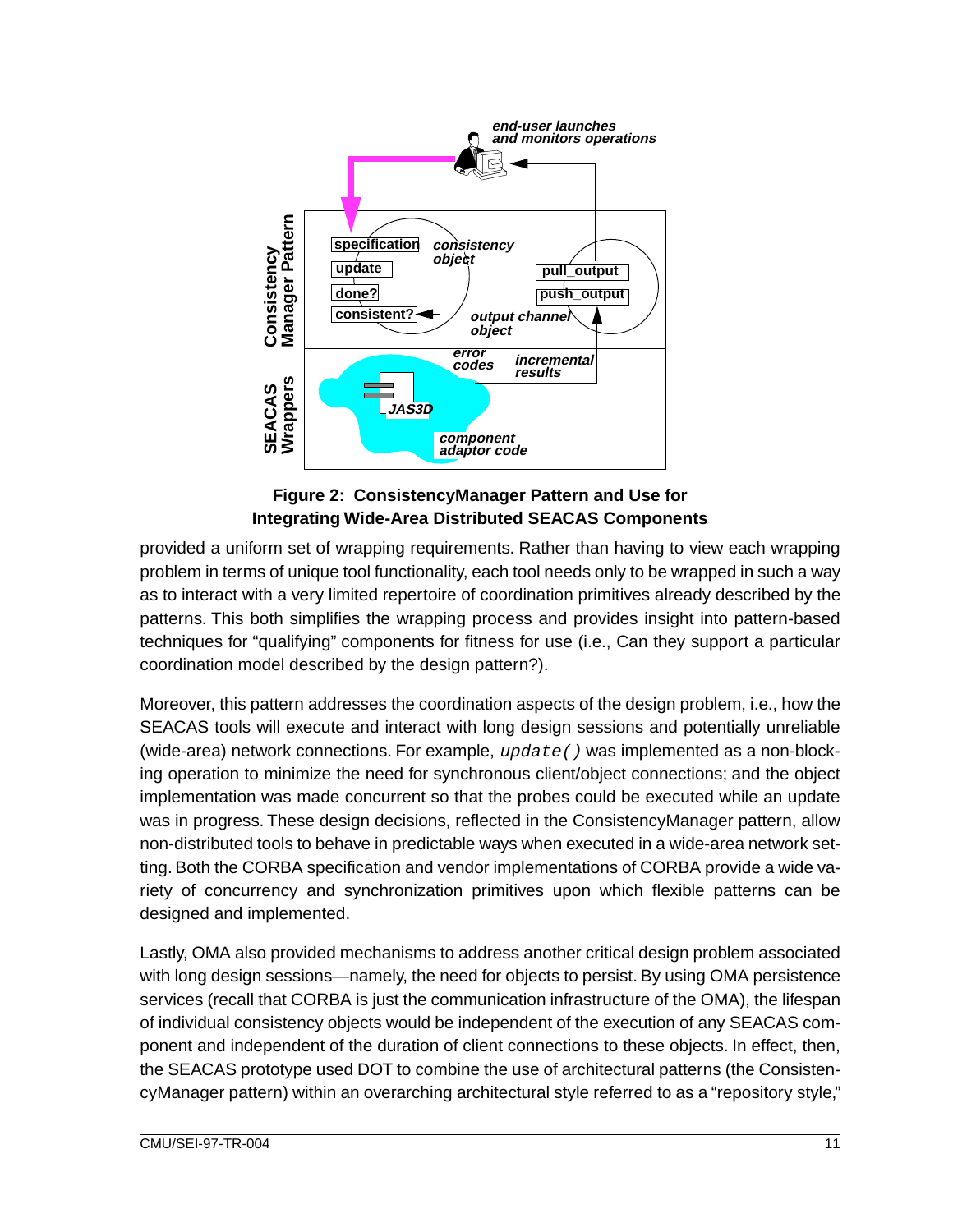i.e., clients view SEACAS as a repository of interrelated, persistent objects that implement the ConsistencyManager pattern.

#### **CORBA Case Study 3: Hybrid Structural/Functional Patterns in Embedded Controller**

The final CORBA-based case study describes an innovative design of a product line architecture for high-end printers. The product line is being developed by a significant vendor (for our purposes heretofore referred to as PCo) in the document printer industry. There are two significant design problems that were addressed in this case study; the first dealt with performance requirements, and the second dealt with product line reuse requirements.

What distinguishes high-end printers from their less expensive counterparts is speed—simply put, pages printed per minute. Fast printers will outsell slower printers, even if the slower printers have substantially more functionality. Thus, the primary consideration in this design was how to maximize software concurrency. To this end, the hardware architecture consists of (up to) 20 SPARC processors running in a tightly-coupled (shared memory) configuration. Sun-Soft's Solaris operating system provided basic concurrency (thread management) services, and SunSoft's NEO ORB was used to describe and implement the software architecture. One essential design problem, then, was to design a software architecture that would maximize concurrency within programs (object implementations) and across processors.

The product line reuse requirements were no less consequential on the final design. Note that in the previous case studies a premium was placed on architectural concepts that emphasized coordination, but were silent on issues of functionality (i.e., what functions were being computed by components). In both previous case studies, functionality remained implicit in the design, and was expressed at the protocol level. For PCo, an important requirement was plug-replaceable functionality, to enable new versions of printers, with different combinations of functionality, to be quickly assembled from standard parts—that is, a product line of printers.

[Figure 3](#page-19-0) depicts the innovative architectural concepts used to satisfy these two competing design objectives (performance and unit replaceability). Once again we see the use of DOT to describe and implement a design pattern based upon coordination, rather than functionality. The top-level components in the design pattern (referred to as "Coordinator objects") are abstractions that are used to channel data to available objects that are executing on particular processors; they represent a design metaphor that can be expressed as "pushing data through logic."

As with the ConsistencyManager pattern described in the previous case study, the "Coordinator pattern" objects provide operations to route data to an object  $(data\_input)$ , a probe for determining the execution state of the object (con  $status()$  for consumer status, because the Coordinator object is playing the role of a data consumer in this case), and an operation for passing specific computation instructions to the object (*instruction()*). Parallel operations are defined to allow the same object to act as a supplier of data to other objects (these are depicted on the right side of the structural object). The Coordinator pattern is fo-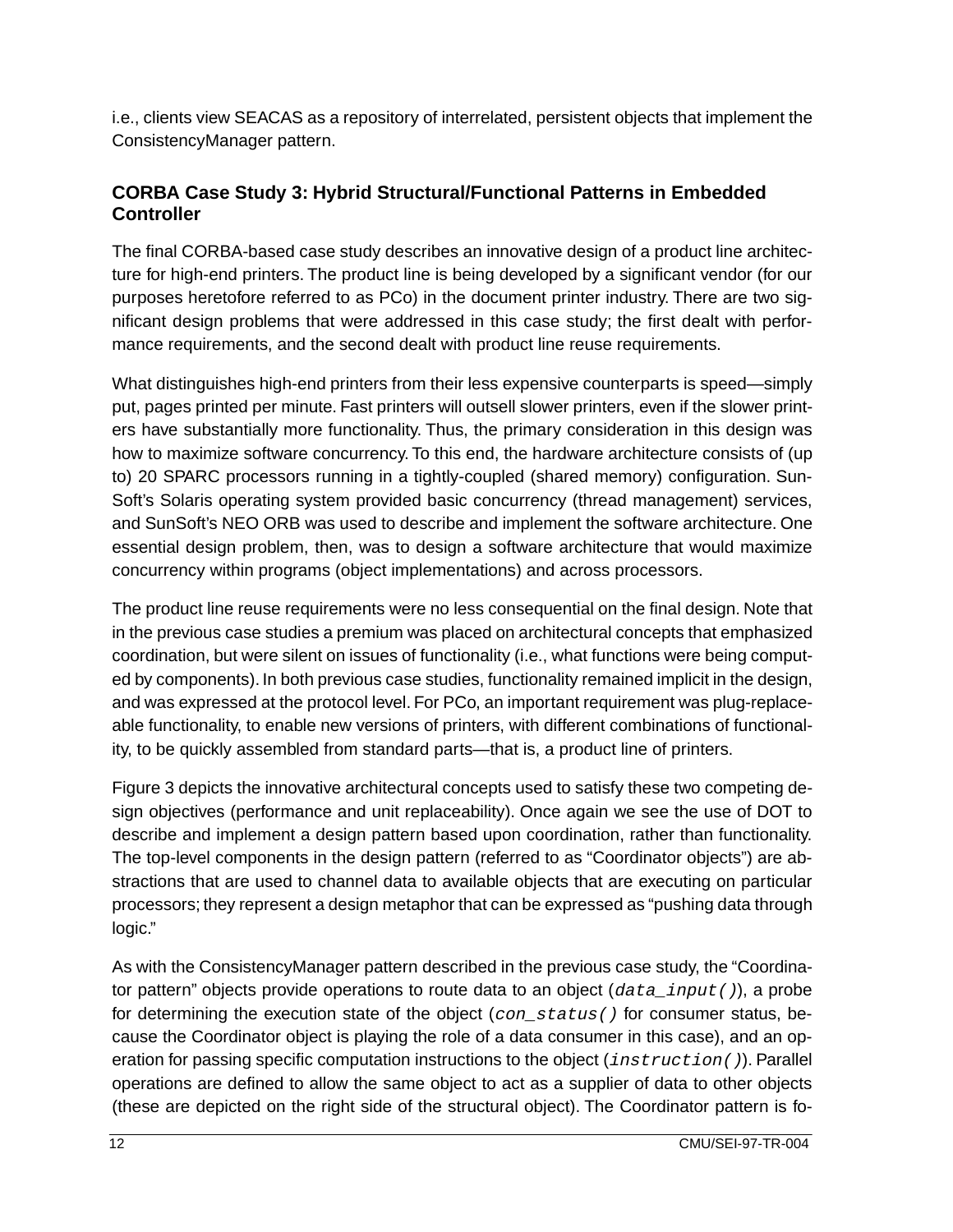<span id="page-19-0"></span>

**Figure 3: Hybrid Patterns for Distributed, Concurrent, Embedded Processing**

cused on design issues relating to performance and concurrency, and makes the design both analyzable and run-time tunable.

Reuse of functionality is also addressed by the Coordinator pattern, though at a different level of abstraction. Although functionality is left implicit in the top-level design elements (the pattern), the PCo architecture exploits another feature of DOT that is derived from its OT heritage: the ability to use inheritance to define highly-factored class lattices. Thus, in addition to defining a top-level design pattern that is focused on performance considerations, the PCo architecture also uses CORBA interface definition language (IDL) to model the functionality of the printer domain. This model expresses a deep, rich class hierarchy. Plug-replaceable components implement these classes, and are "plugged into" the overall printer architecture as defined by the Coordinator pattern. These function-oriented interface definitions round out the overall architecture, which now addresses both product-line reuse and performance aspects of the design.

### **3.2 Java-Based Designs**

Java is a much more recent technology than CORBA, but it is clear that it has already had, and will continue to have, an enormous impact in the DOT marketplace. The reasons for this are simple: the affinity of Java with the World Wide Web, the fact that the Web and browsers are now part of the standard computing vocabulary, and the integration of Java with Web browsers that run on all popular computing platforms. As already noted, Java as a language is cleaner and leaner than C++. Moreover, the integration of Java with the Web adds a dimension to OT not available in languages such as C++, namely mobile objects. That is, with Java it is possible to write object implementations that are delivered to the end user's execution environment,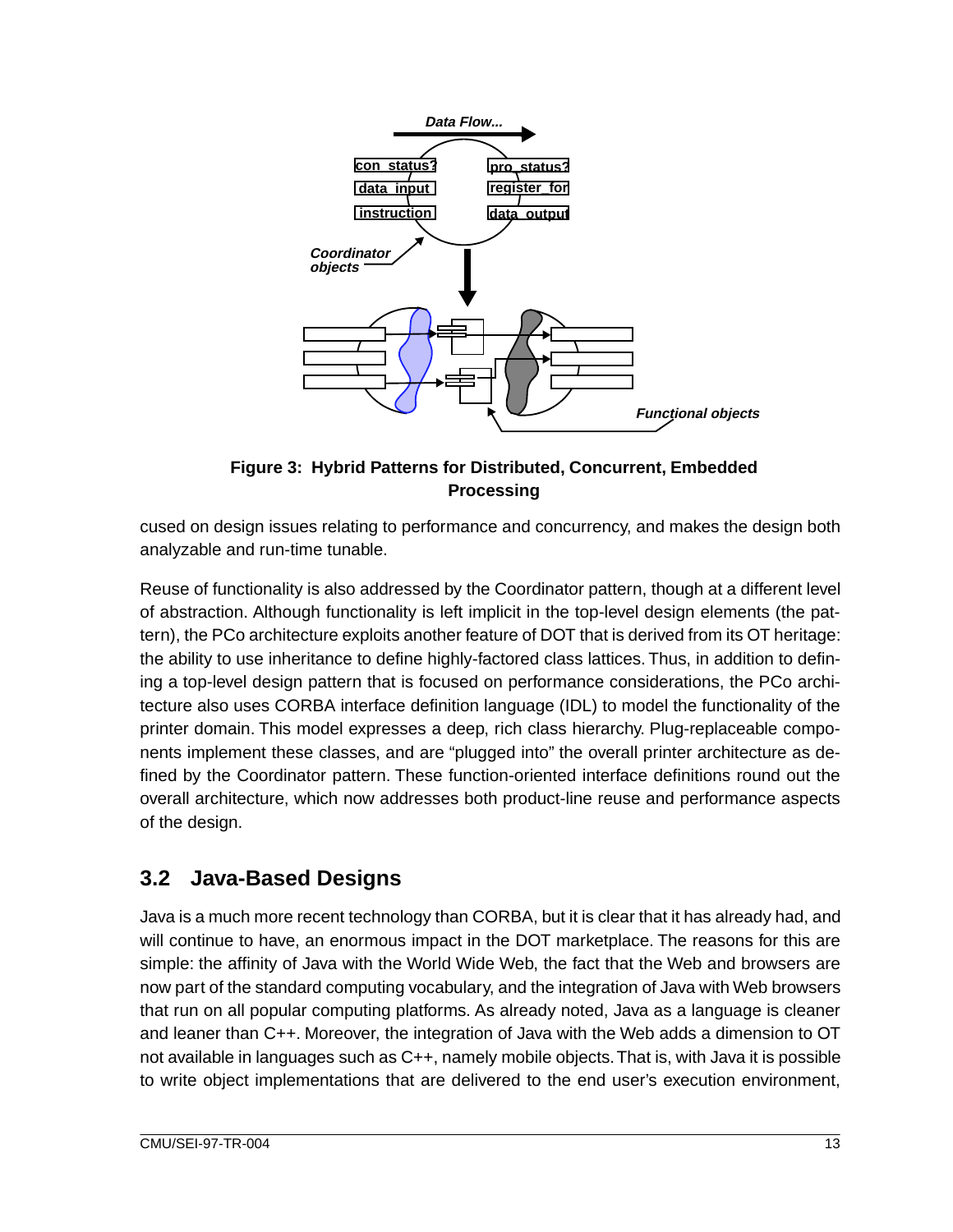along with any supporting class libraries that are needed to implement the object.These mobile objects are the essence of the powerful Java applets.

One way of differentiating Java from CORBA is that Java provides mobile objects within a homogeneous computing environment (i.e., all computation occurs within a Java Virtual Machine), while CORBA provides remote objects, assuming a heterogeneous computing environment. With Java, there is the advantage of uniformity and portability across many physical machine architectures. The data types on the Virtual Machine are coerced to be the same on all platforms. While this certainly provides a cleaner global implementation model, there are also some costs. The most obvious is the architectural mismatch between the Virtual Machine and the actual machine that must be resolved by software. This mismatch has until now been resolved by a Java interpreter on each physical architecture. As noted earlier, in the near future the mismatch will be resolved by JIT compilers also resident on each physical architecture. It is important to remember that the Java interpreter and these future compilers are part of the Java Virtual Machine included in the Web browser.

Recent developments in both CORBA and Java, however, have begun to blur this distinction. The newest version of Java, Version 1.1, supports a feature called Remote Method Invocation (RMI). RMI provides a naming service for Java programs to look up object references for objects that are executing on remote Java Virtual Machines, and then to invoke methods on these remote objects. In effect, RMI provides ORB functionality that is fully integrated with the Java language and run-time environment. Unlike CORBA, however, the RMI ORB is fully integrated with the Java language and run-time environment. Thus, while CORBA interfaces are described using an architecture-neutral IDL, interfaces of remote Java objects are described using the Java interface construct.

Just as Java has been adding CORBA-like capabilities, CORBA has been evolving to accommodate the impact of Java. Most notably, ORB vendors are now supporting the development of Java clients for CORBA objects. Java applets that access remote CORBA objects (such applets are called "orblets") have the effect of pulling CORBA into the Web, and thus make it feasible to use Web browsers as delivery vehicles for CORBA-based object services.

We identify four stages in the evolution of the impact of Java technology on system design:

- applet objects on Web pages
- applets communicating directly with hosts and databases
- applets integrated with CORBA technology
- Java end-to-end technology (RMI)

Hamilton describes a number of issues relative to these stages [Hamilton 96]. The overall impact is described by Hamilton and others as an evolution from desktop computing to "net-centric" computing.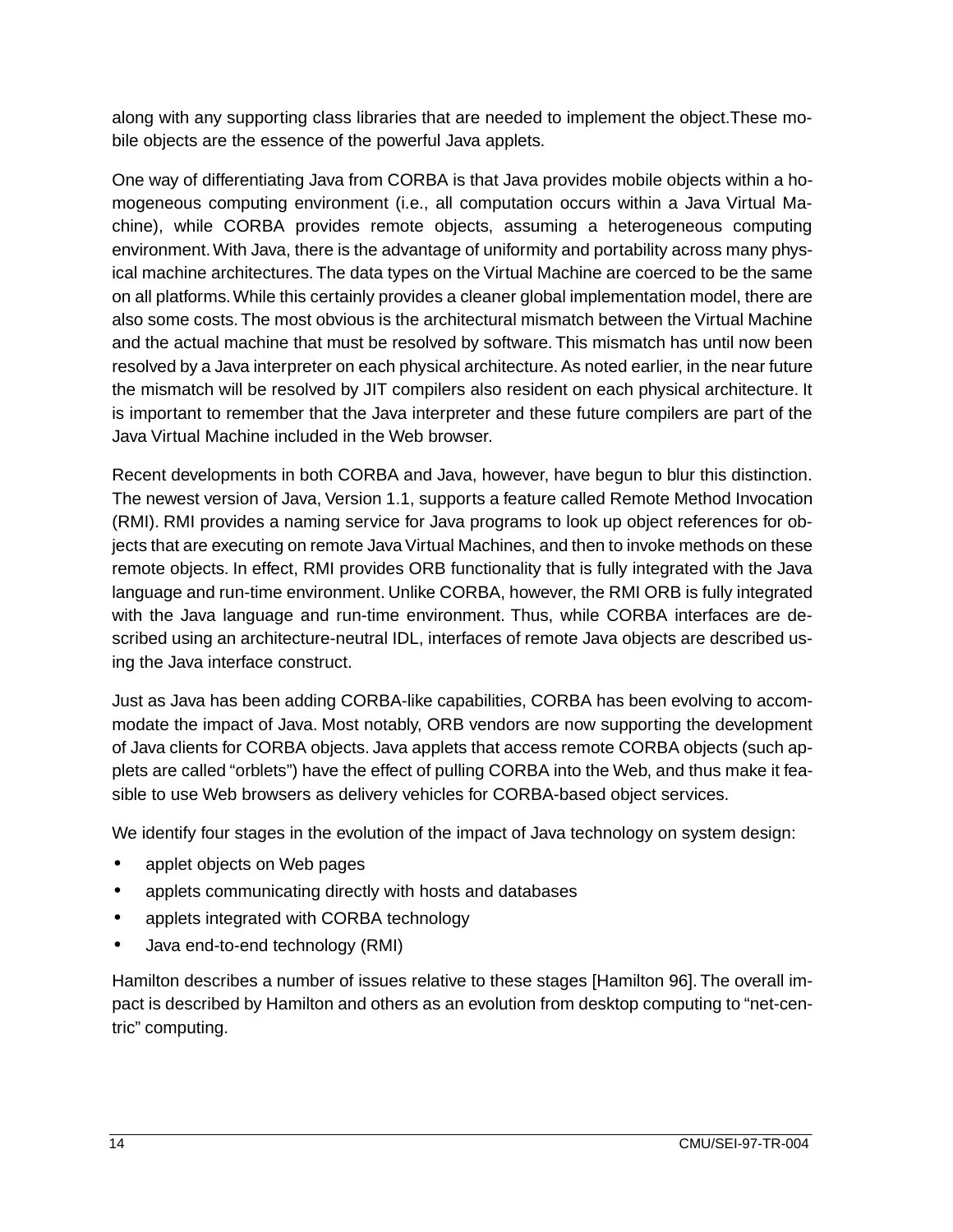### **Applet Objects on Web Pages**

The first stage of the Java phenomenon probably generated the most interest in Java because it allowed Web page designers to add interaction and animation to their pages. An applet is invoked by an "applet tag" within an HTML page in a browser. It is therefore necessary for the browser to not only understand the applet tag, but to also provide the Java interpreter to execute the applet once it arrives at the client location from the server. Among the first applets were simple animations that were loaded by the browser to a client machine and then executed on the local client machine. Once loaded in the client machine, the Java Virtual Machine executes the Java program that drives the animation. One popular application is a "ticker" program that scrolls text across the screen in the manner of a stock ticker. The message to be scrolled can be provided as a parameter to the applet on the server machine or stored in a file on the server machine. A user interface can be created to allow control of the color, the font, or the speed of the message.

The significant benefit of using Java for user interfaces is that the user interface does not have to be reimplemented for multiple platforms. There is a dynamic presentation capability. Because browsers such as Netscape Navigator and Microsoft's Internet Explorer provide a Java Virtual Machine, a Java applet will run on all machines for which the browser is implemented. Thus, for the price of one implementation on one server, the application developer has provided the user interface functionality on many types of client machines. Moving user interfaces from the client to the server, labeled the "thin client" or "write once/run everywhere," can significantly reduce both maintenance and administration costs. The only downside is the slightly different renderings by the browsers to accommodate the physical characteristics of the display hardware.

### **Applets Communicating Directly with Hosts and Databases**

In order for a distributed application to accomplish anything of significance, it must connect back to the host system for access to databases. In the simplest scenario, the Java program connects back to the server machine using socket technology that is provided by the networking application programming interfaces (APIs) of Java. The Java networking API provides mechanisms to encode and decode universal resource locators (URLs), connect to URLs, and handle streams. It is available now in version 1.0.2 of the Java Development Kit (JDK). The Database Connectivity Specification (JDBC) API provides relational database operations between the host and the client and will be available with JDK 1.1. These interfaces facilitate the connection between the applet on a client to "live" data on the host. Examples are stock or news tickers. This technology can be considered distributed technology, but it is not true object technology since there is no concept of an object request broker.

One popular application at this level is a "shared whiteboard" wherein two or more people can make annotations on a shared picture in the manner of a sportscaster drawing on a TV picture with a telestrator. One specific application for the shared whiteboard is for meteorologists to collaborate over shared weather maps and satellite imagery as shown in [Figure 4](#page-22-0) [Veltre 95].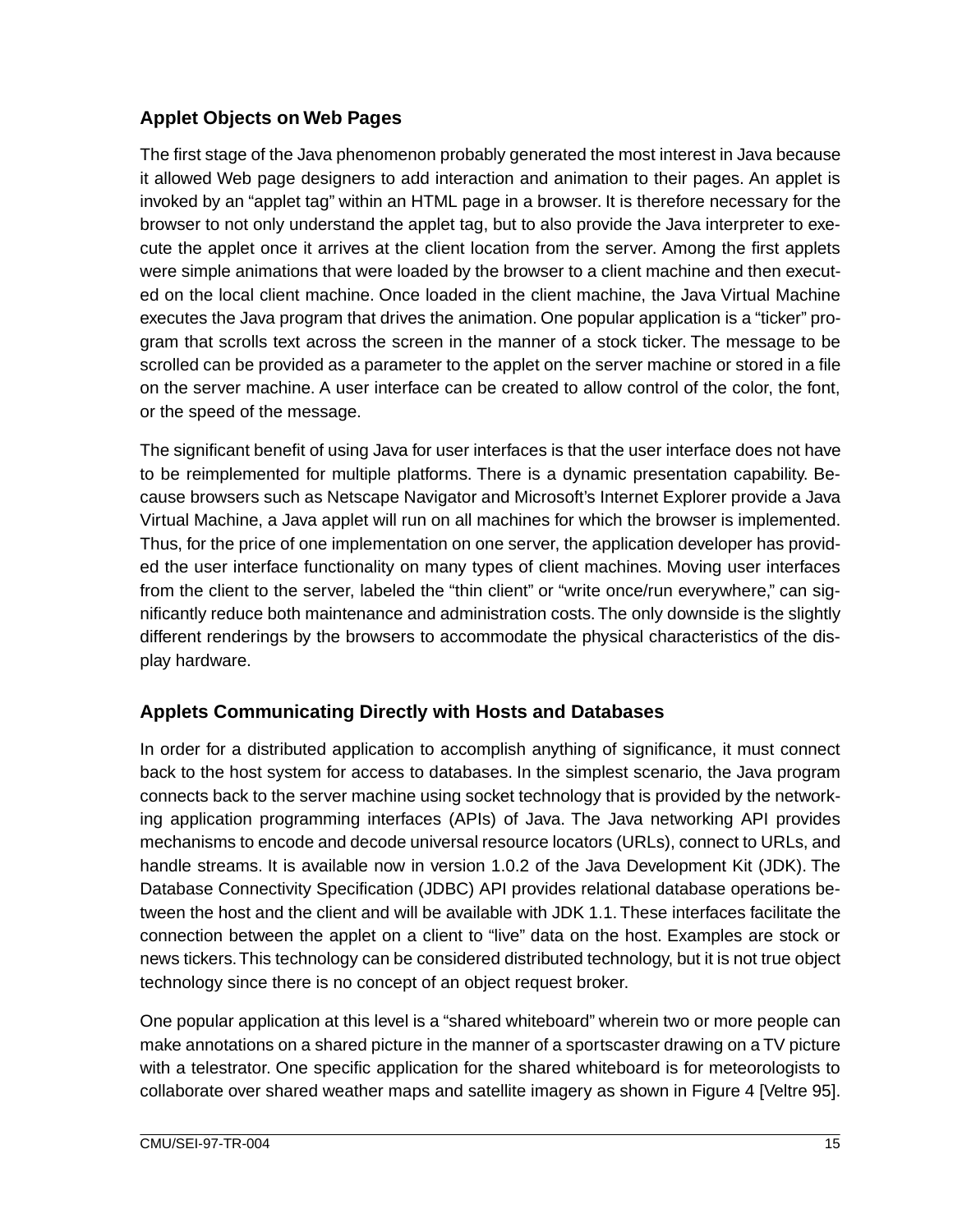<span id="page-22-0"></span>

**Figure 4: Whiteboard Example**

Due to security constraints, the Java programs are not allowed to make arbitrary connections. They can only make connections back to the server from which the Java applet was retrieved. These and other restrictions help prevent untrusted applets from causing unbridled mischief on the client machine. Similarly, Java applets are not permitted to access system software on the client machine.

### **Applets Integrated with CORBA Technology**

SunSoft has introduced a product called the Java Object Environment  $(Joe)<sup>1</sup>$  that integrates Java with its CORBA-compliant product NEO. Similar products from other vendors are IONA's Orbix for Java [IONA 96] and Post Modern Computing's Black Widow. Typically, CORBA systems contain many distributed objects providing services and communicating through object request brokers using standardized object services. Joe and these other integrated tool kits provide an applet interface to a CORBA object environment. Joe is the NEO client-side run-

<sup>&</sup>lt;sup>1.</sup> The SunSoft Joe product will actually work with any CORBA objects that support the interoperability protocols defined in the CORBA version 2.0 specification.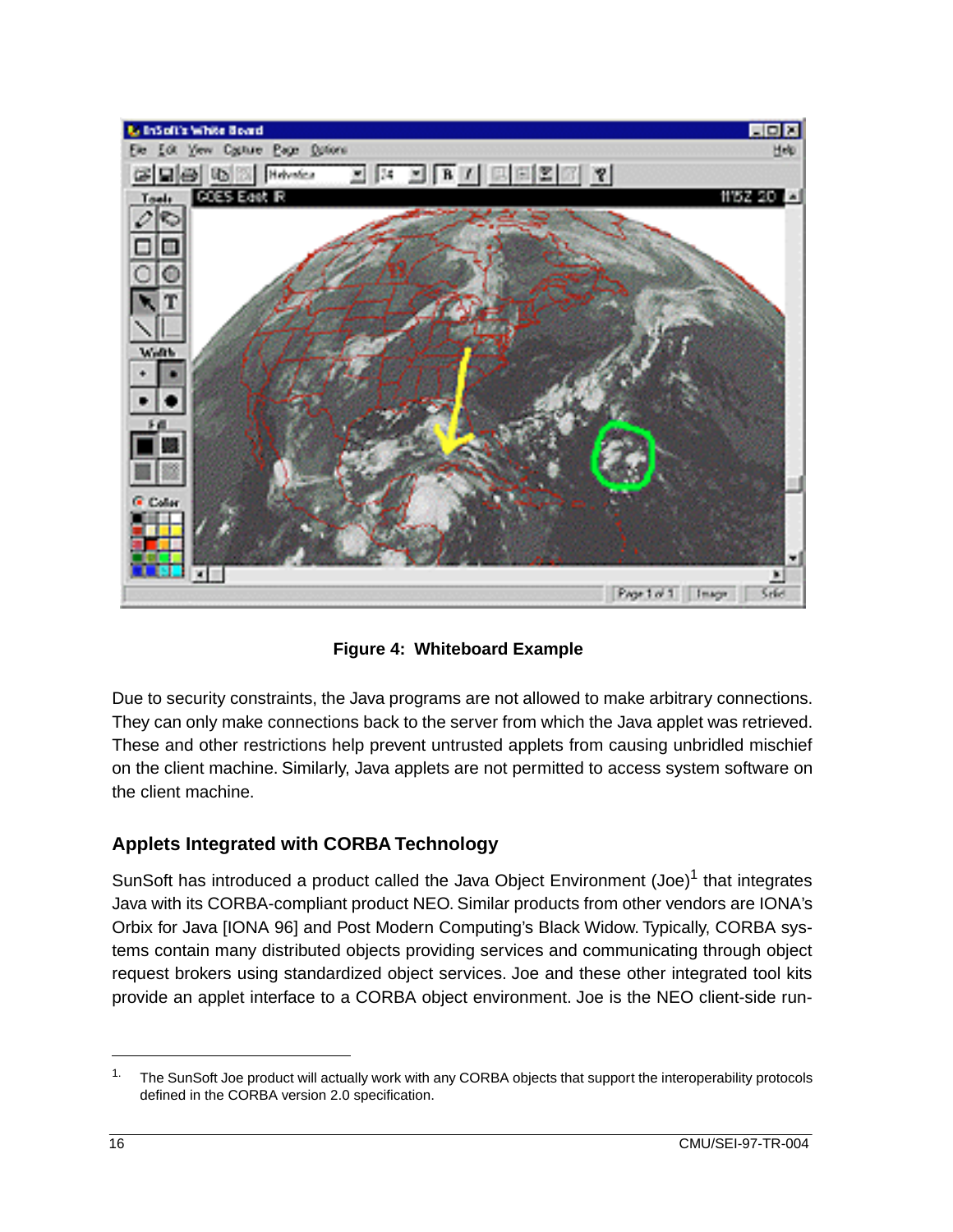<span id="page-23-0"></span>time library re-implemented in Java. It also provides the IDL-to-Java mapping required by CORBA implementations. Using CORBA interfaces, Joe will connect a Java client to a server, a RDBMS, or to existing applications running remote NEO objects. Java is an ideal CORBA client.

The following example represents the steps in accessing a mutual fund database [Deshpande 96]. First you would look up "mutual funds" using a search engine such as Lycos or Yahoo. Next, the browser contacts the URL returned by the search engine and returns an HTML page containing an applet tag. The applet is a Joe applet so the Java classes implementing the Java ORB run-time system are downloaded into the Web browser if necessary. When the applet runs, it contacts one or more NEO servers running on the same mutual fund server. On these servers a NEO-based mutual fund application is already running. It may span multiple machines and utilize many databases. The Joe applet presents you with a rich GUI and communicates and initiates transactions with the NEO servers on the back end as necessary. Figure 5 illustrates the steps and the dataflows of the Java/Joe solution after the URL for the mutual fund has been retrieved from the search engine.



**Figure 5: Mutual Fund Example (Java/CORBA)**

As vendors provide Java interfaces to their own implementations of CORBA technology, there will be more power to be integrated into browsers. For example, Netscape 4.0 will incorporate Visigenic's ORB, which represents another distinct approach for combining CORBA, Java, and the Web. Netscape 4.0 is scheduled for release in 1997.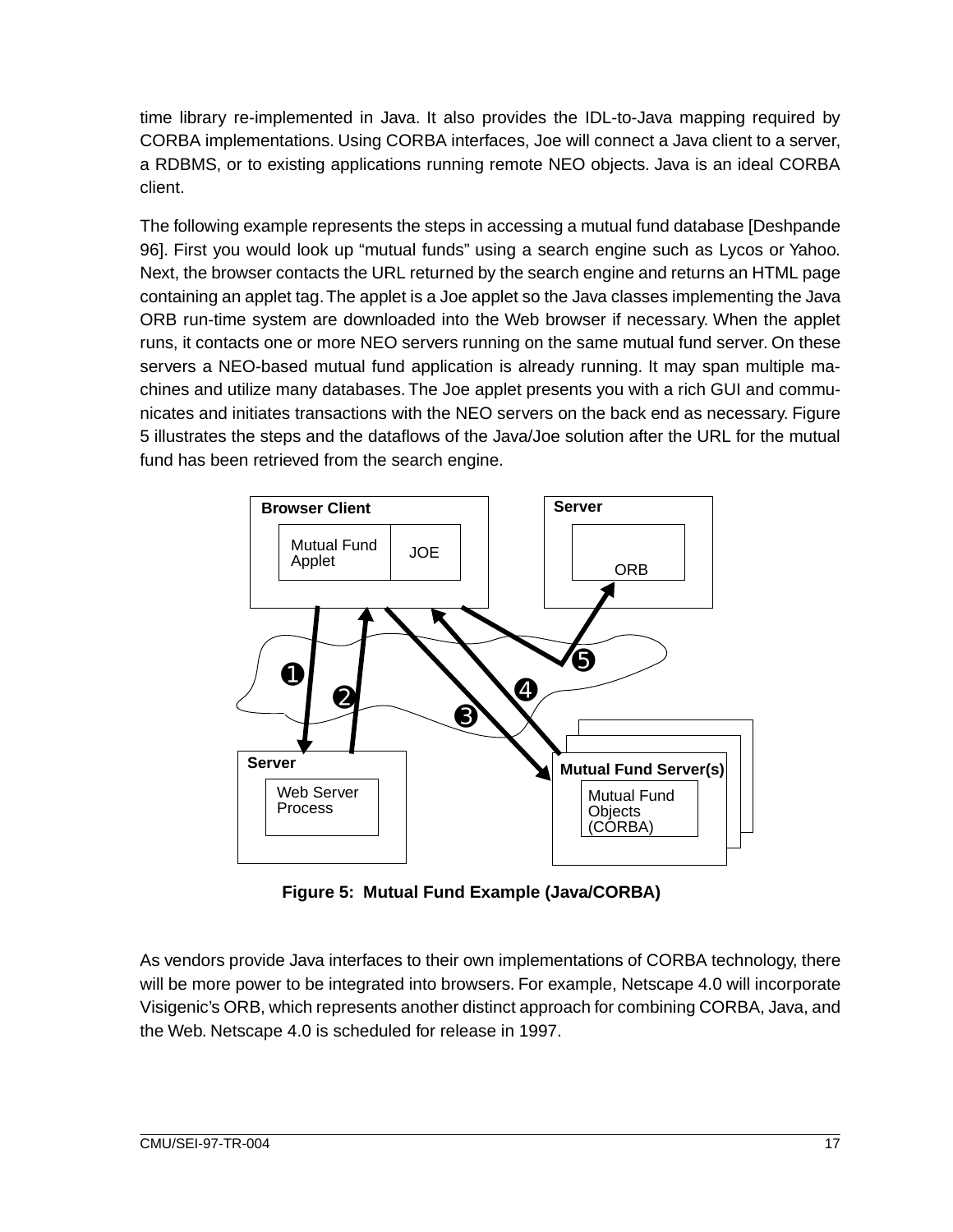#### <span id="page-24-0"></span>**Java End-to-End Technology**

JavaSoft, a separate division of Sun, offers a competing solution for DOT called Remote Method Invocation (RMI) that is strictly Java-based. As noted, RMI provides a uniform homogeneous solution based on the Java language and the Java Virtual Machine. RMI gives Java a power boost that allows applets to work with and invoke one another seamlessly. RMI is included in Version 1.1 of the Java Development Kit.

RMI takes the place of a CORBA-compliant ORB. Instead of writing the interface specifications in IDL and the server in C++, the RMI solution is to write these in Java. The CORBA servers are replaced by Java servers. It turns out that Java is just as good for writing server side programs as client side applets. If there is little legacy code and the application developer is willing to implement business objects using Java, RMI is certainly a simpler way to build three-tier applications with shared services. "Wrapping" of legacy code with native Java methods is possible, but can be more difficult than wrapping with IDL. Figure 6 shows the same mutual fund example using a pure Java solution.



**Figure 6: Mutual Fund Example (Java)**

It is too early to assess completely the design implications of mobile objects, the merging of CORBA and Java, or the association between objects and the World Wide Web. Most of this technology is "work in progress" and there are rough edges that need to be smoothed. Certainly new and novel design patterns are possible (e.g., agent based architectures); new classes of systems with new and unique design problems may emerge (e.g., intranet systems, wide-area information management systems). Clearly, Sun will drive where the technology goes. There is considerable tension between the goals of SunSoft (with NEO/Joe) and Java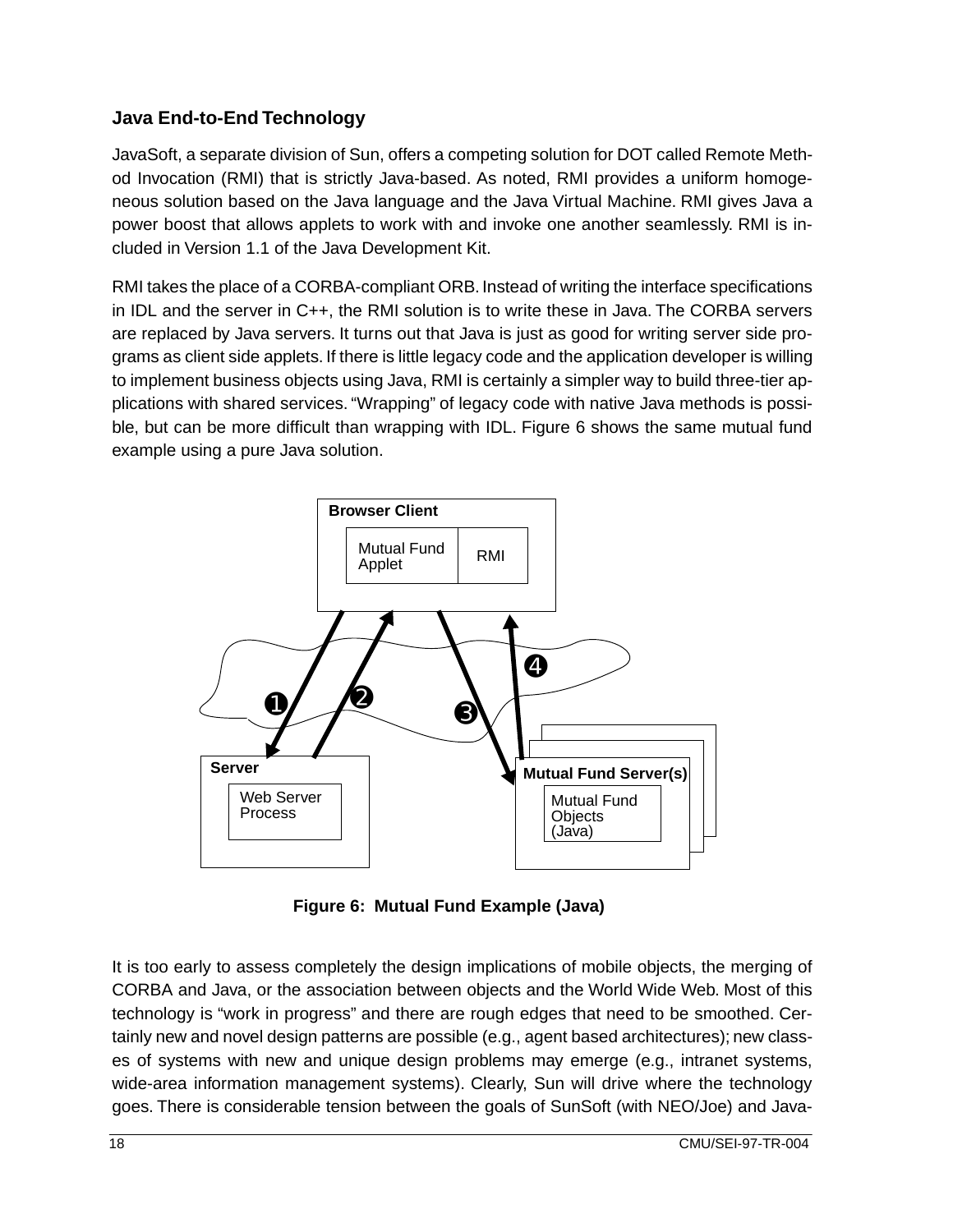Soft (with RMI). If Sun signals the choice of one of these strategies over the other, it would be a significant event and could change the course of the technology.

The most important point about the impact of Java on the design of software systems bears repeating. Java adds application portability to the client that CORBA gives to the server. Java adds the transportable user interface to a variety of distributed object technologies. Market forces will determine whether this evolves as pure Java or mixed Java and CORBA. What is clear is that Java is maturing as a programming language and a development environment. Initially perceived as a tool for making Web pages, the true potential of Java for serious software development in our networked world has now been recognized. Java is here to stay.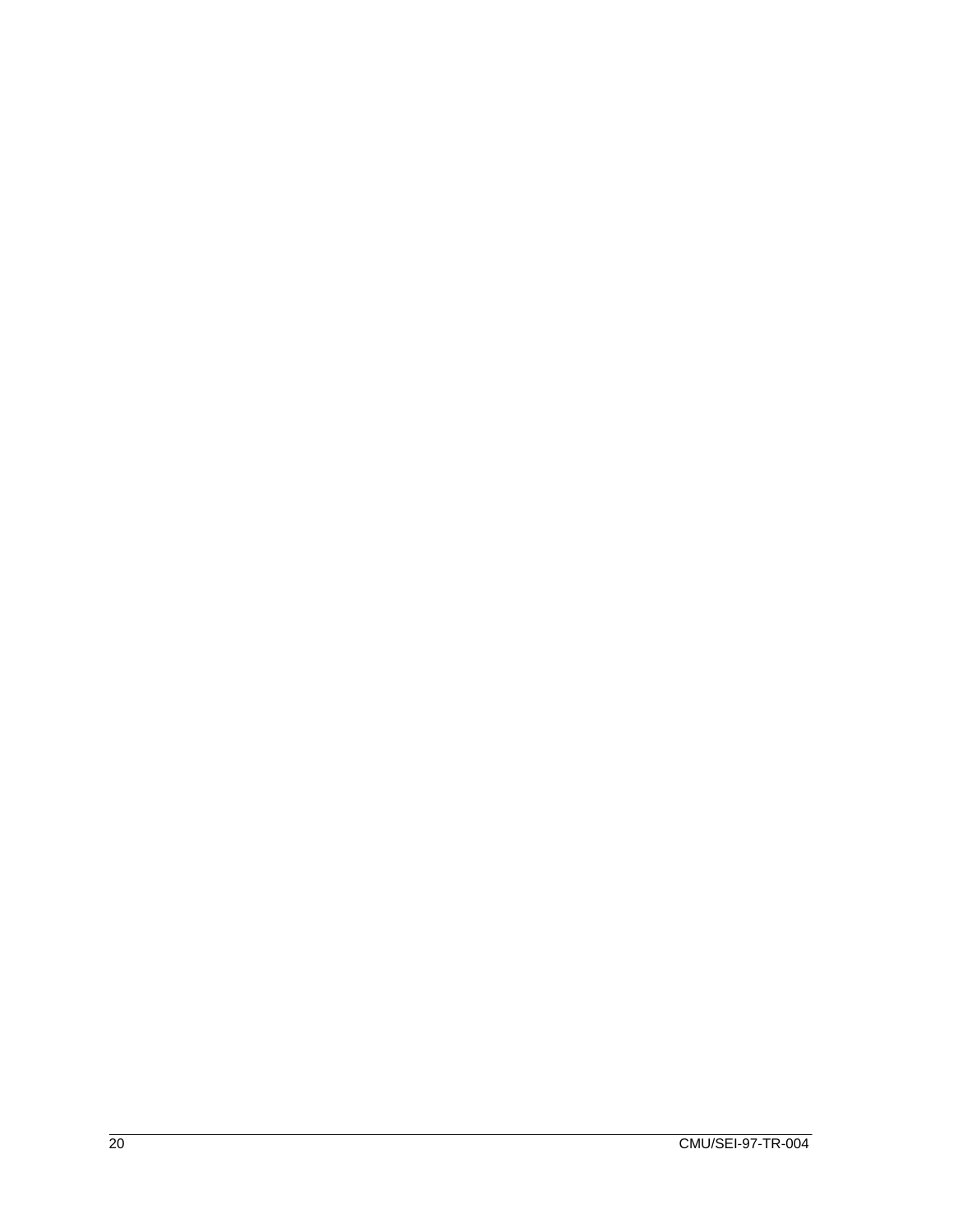## <span id="page-27-0"></span>**4 Impact of DOT on Software Development/Engineering Processes**

Raising the level of abstraction is a persistent goal of software engineering that enables us to use more powerful methods and tools to be more productive in our work. However, the move to more powerful tools has associated costs and risks. Each new level of abstraction creates a new middle layer between the high-level abstraction and the low-level implementation. For example, compilers bridge the gap between high-level languages and machine languages. While high-level languages improve the productivity of application developers, they also spawn the need for compiler writers, run-time system developers, and operating system interfaces. Similarly, the impact of DOT makes work easier at the application developer level, but complicates work at the middleware level.

The costs of education and training at both the application developer level and the middleware level are significant. Another cost, at least initially, is the inefficiency and lack of robustness and consistency of the tools. The primary risk is the chance of the misuse of the tools. The use of any tools without the proper educational background undermines any benefit the tools can provide. When powerful tools are misunderstood and misused, the consequences of their misuse can be catastrophic.

Because there are many technologies that constitute DOT, there is a great deal to learn. Moreover, there are a variety of methods and tools that must be introduced to use DOT effectively. The purpose of this section is to elaborate on the methods and tools associated with DOT. This is a complex technology transition problem and we can only provide a general discussion of the more important issues.

For the purpose of our analysis, we will return to the DOT characterization in the introduction of terms of the three technologies: OT, DT, and WT. We will also subdivide the problem in terms of the general knowledge needed (education) versus the specific knowledge needed (training) for each of the technologies.

## **4.1 Object Technology**

Object technology is the overarching technology. It is pointless to consider moving to DOT without a firm understanding of OT. This initial step should not be underestimated since it represents a major paradigm shift. Many organizations have already made that step, or partially made the step, but many have not. Adoption of OT cannot be made in a single step—the transition needs to progress through levels of absorption before assimilation into a software development organization actually occurs. This transition period can take considerable time. Education and training are essential, and pilot projects are recommended.

It has been acknowledged for some time that OOP is not a sufficient technology for application development [Northrop 97]. In order to reap the true benefits of OT, object-oriented analysis (OOA) and object-oriented design (OOD) should precede object-oriented programming ef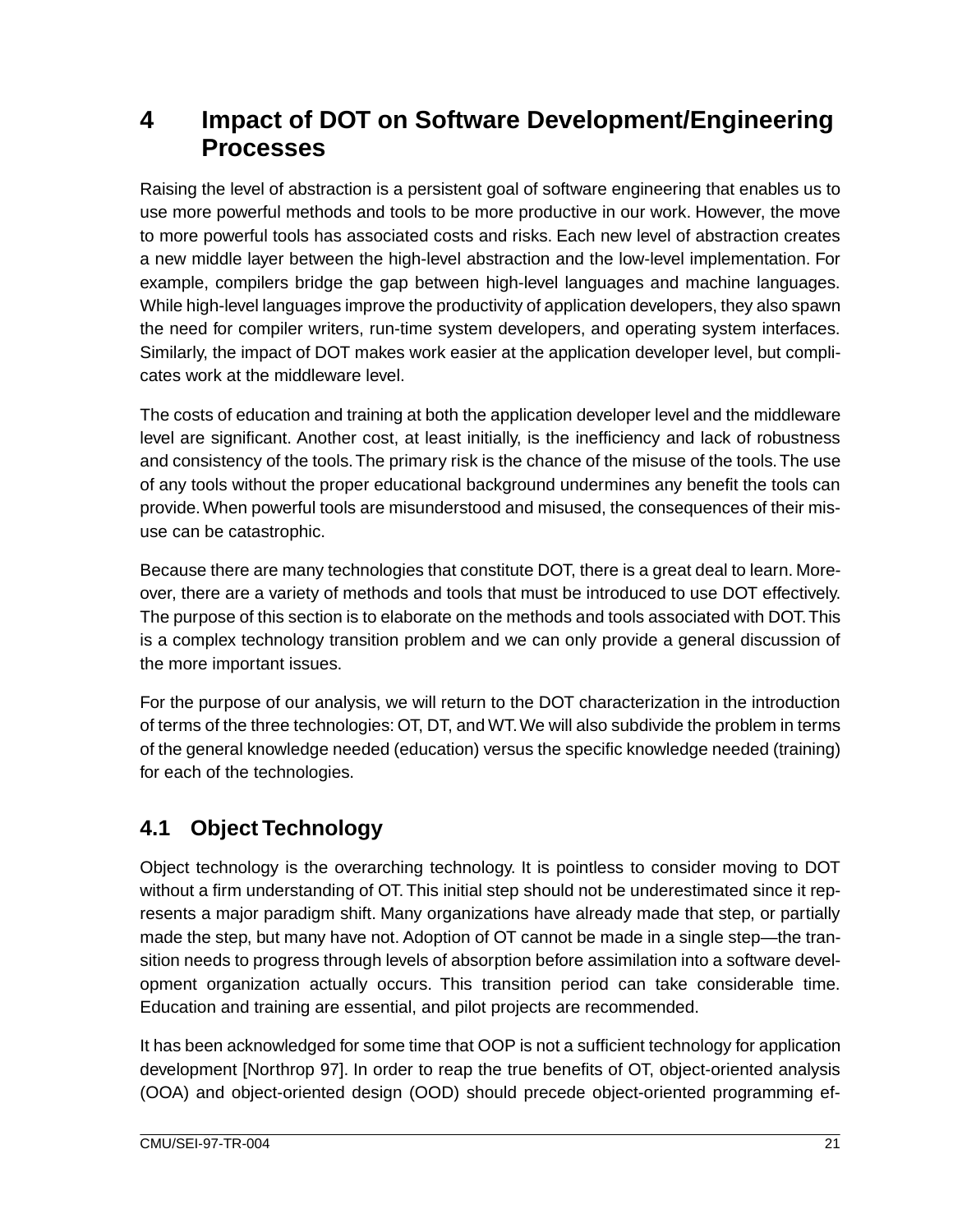<span id="page-28-0"></span>forts. Over the years numerous methods have been described for analysis and design of OO systems. The most significant approaches have come from Booch, Rumbaugh (OMT), Jacobson (Use Case Approach/Objectory), Schlaer-Mellor, and Wirfs-Brock (Responsibility Driven Design). Recently, Booch, Rumbaugh, and Jacobson have joined forces and merged their individual approaches into the Unified Approach using the Unified Modeling Language (UML), which consists of a common set of models and notation for object-oriented analysis and design. Though not yet complete, this merging of technology signals a maturation of the field and notable progress toward a common analysis/design approach. Issues relating to the use of each of these methods include defining the appropriate set of objects, determining the appropriate classification and relationship of objects, defining the appropriate set of operations (object behavior), and determining how to best represent them. Among the software engineering issues to be addressed are abstraction, encapsulation, modularity, hierarchy, typing, concurrency, and persistence.

Most recently, the Object Management Group (OMG), has issued an RFP for an OOA and OOD metamodel that describes four views: static, dynamic, usage, and architectural. The goals of the OMG in this endeavor are vendor-neutral common semantics, and abstract syntax for OOA and OOD methodologies. Selection is planned for June 1997 with adoption the following month.

Since OT is quite mature, there is a core of people who have had the necessary education and training in this field, and a good number who have significant OT development experience. Furthermore, there are good books, courses, tutorials, and workshops that are available to people entering the field. Anyone who wants to learn OT can have access to the materials. However, the difficulty of learning OT should not be underestimated. Nothing can substitute for the experience of building several systems using the OT models with the specific tools and methods. Also it should be noted that the testing and management of object-oriented efforts require new approaches and these areas are not documented as well as the analysis and design approaches.

## **4.2 Distributed Technology and CORBA**

Distributed technology is concerned with the middle layer between the application and the distributed and networked application hardware. As pointed out cogently by Waldo, it is quite tantalizing, but wrong, to believe that objects can interact in a distributed system in the same way that they interact in a single address space (local computing environment) [Waldo 94]. Waldo and colleagues identify four major differences between local and distributed computing. They are latency, memory access, partial failure, and concurrency.

The most obvious difference is latency. The difference between the time required to invoke a method on a local machine versus the time to invoke a method on a remote (or possibly remote) machine can be up to four or five orders of magnitude. The design of the application must take these differences into account. Memory access refers to the use of pointers, which may be valid in a local address space, but not in a remote address space. Either memory ac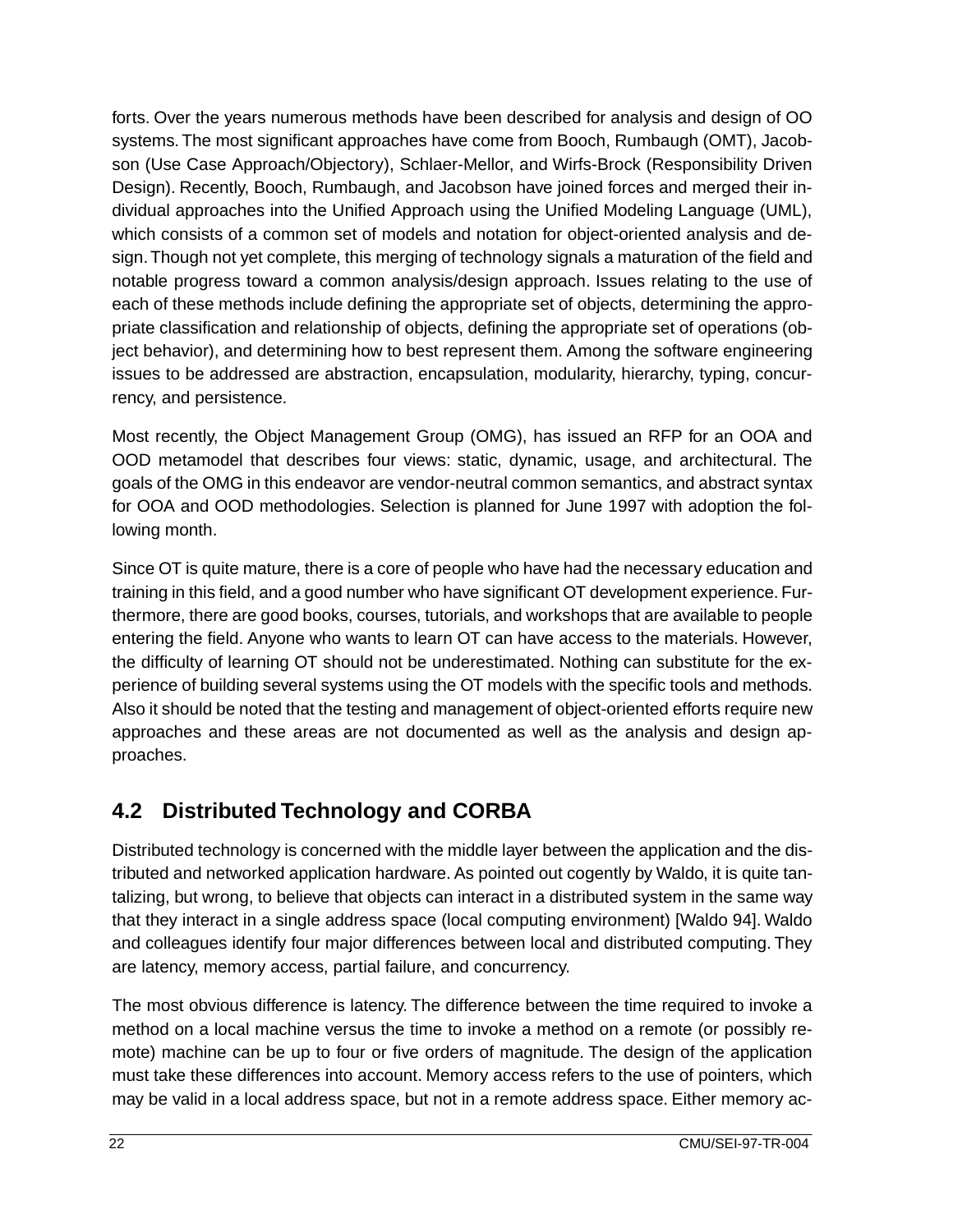<span id="page-29-0"></span>cesses must be controlled by the underlying system or the programmer must be aware of the different types of access. The problem with partial failure is that, unlike local systems, when pieces of the system fail (network or computing resources) it is undetectable by some centralized resource allocator. Partial failure requires that programs deal with indeterminacy. Similarly, concurrency in a distributed system is different from concurrency in a multi-threaded local system. This is because there is no single operating system that can aid in synchronization and in the recovery from failure.

For DT the education problem is to learn about and understand all the issues surrounding distribution. It is necessary to learn about one or more of the different infrastructures for distributed object computing. These include CORBA by OMG, Object Linking and Embedding (OLE) and Component Object Model (COM) by Microsoft, and OpenDoc from CI Labs.<sup>1</sup> Once some framework for DOT is understood, it is necessary to learn some specific implementation of that framework to employ it to build systems. In the case of CORBA there are at least a dozen vendors selling products claimed to be CORBA compliant. Learning how to use these products is non-trivial. For example, one has to learn a great deal about UNIX internals while installing and using Orbix.

Moreover, this technology is rapidly evolving. New products are coming out faster than existing products are dying or being consolidated. There are relatively few good books or courses on CORBA, but the numbers are increasing. While developers are now building systems with the middleware products, there are still frequent complaints about robustness and performance. The products need to mature, but practitioners must also learn how to make most effective use of the technology. Just as Ada programmers of the middle 1980s frequently used tasking inappropriately, the CORBA programmers of the present may be causing performance problems by making inappropriate use of CORBA features.

## **4.3 Web Technology and Java**

As already noted, Web technology and Java are the most recent additions to DOT. Both the tool and method development have moved considerably more rapidly than previous technology innovations because Web technology has helped considerably in transitioning itself. The Web has become the ubiquitous teaching and distribution mechanism. Java has been rapidly embraced. As noted in Tribble, a study by Forrester Research of Fortune 1000 companies found that 62% are currently doing some Java development, and that 42% expect Java to play a strategic role within a year [Tribble 96].

The core concepts for Web development have been HTML and the notion of a URL. HTML, the language for arranging text and images on a Web "page," has evolved over its short lifetime to include higher level structures such as tables, forms (for entering data), and frames (inde-

<sup>&</sup>lt;sup>1.</sup> There might be some debate as to whether Microsoft's OLE/COM and CI Labs' OpenDoc are object technologies. They are both considered object-based rather than object-oriented since neither includes inheritance.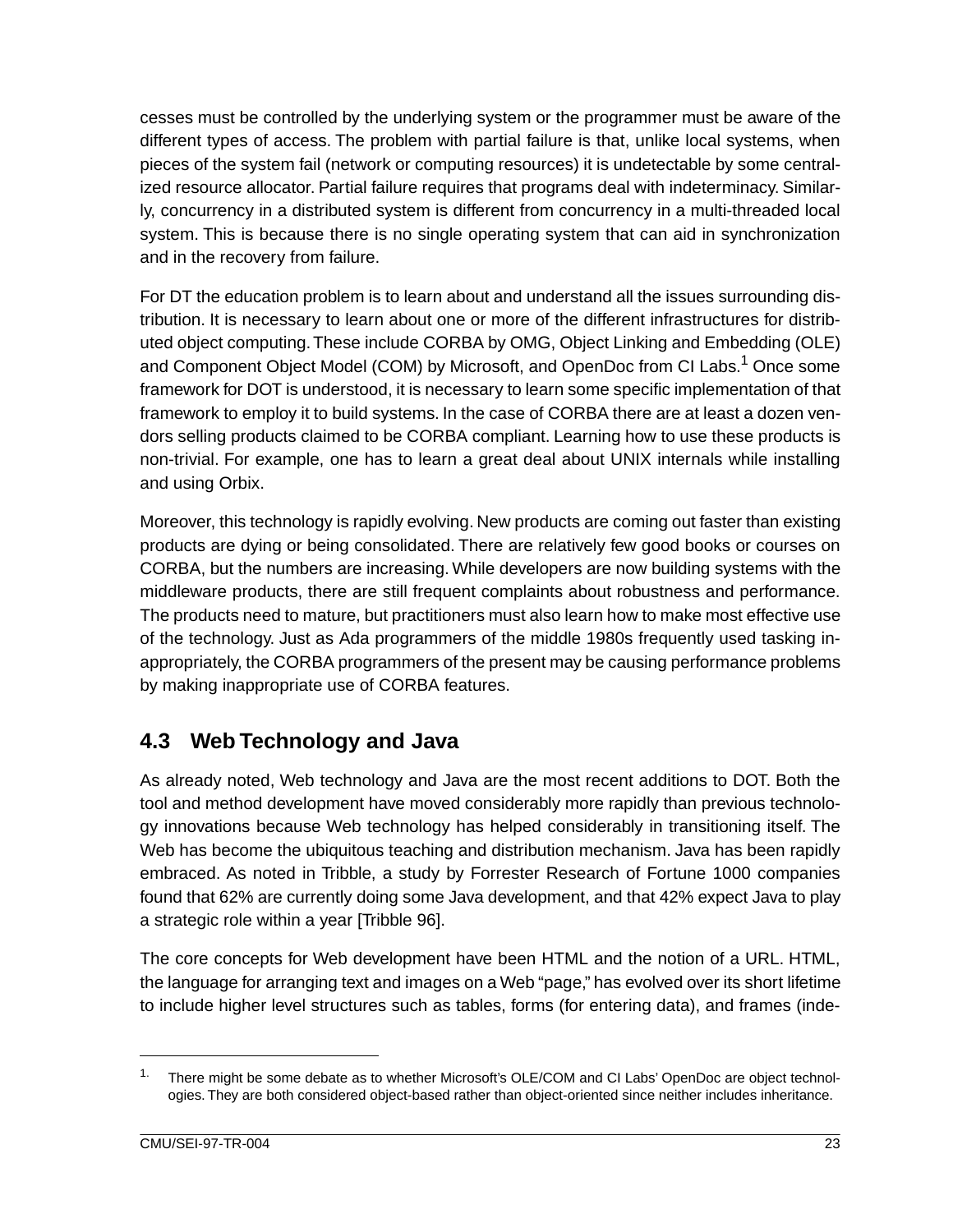pendently scrollable subwindows). The URL provides the mechanism for referencing other pages across the global name space. The tools for developing Web pages have evolved from simple editors to smart editors for HTML that understand the syntax of the markup language and that facilitate FTP access, to full blown Web site development tools that claim no knowledge of HTML is required. Other tools are used to manipulate graphics and conversion tools are used to translate documents from word processor formats to HTML.

As noted, the Java programming language is reasonably straightforward and quite similar to other well-known languages. However, as with any object-oriented language, there is more to learn than syntax. The associated class library can only be learned with experience and use. There is a hierarchy of classes with APIs for networking; for example, the abstract window toolkit, IO, math, debugging, and operating system services.

Separate from the Java language, there has been a rapid increase in the number of development tools. In addition to the Java Development Kit from Sun there are platform-specific tools like Cafe from Symantec and Microsoft's J++. Java Workshop 1.0 from JavaSoft boasts a 100% applet-based development system with an integrated set of Web-centric development tools and a graphical user interface (GUI) builder [21]. It is currently available for Solaris and Microsoft Windows, but is targeted for other platforms, including the Macintosh, in early 1997.

Unlike CORBA, and despite its newness (and probably due to its popularity, accessibility, and the unprecedented public relations campaign for Java), Java training materials are widely available. There are already dozens of books on Java and an increasing number of courses, workshops, and tutorials. Java has already been selected by a number of universities as an introductory programming language. Furthermore, much can be retrieved directly from Web sites, including complete examples of applets and programs, as well as tutorials. Since there are relatively few truly new concepts introduced by Java, the educational burden is light. But the training burden is heavy. There is a steep learning curve for the tools, but the means to climb it are available. The main problem is to separate the wheat from the chaff.

The impact of Web technology for application development has been the addition of a new synergism. With proper use of search engines, it is possible to find information—and sources of information—that were previously hard to find. Developers frequently go to the Web to find objects that they need rather than building the objects themselves. The Web is a powerful client. In addition, Java is providing a transportable interface to legacy systems that facilitates the development of applications for which the user interface was previously a bottleneck. Furthermore, Web technology is allowing people to work from their homes and allowing developers in third world countries to contribute to the expansion of knowledge and the creation of systems. Net-centric computing presents opportunities for profound changes in the process of developing application systems by globalizing the access to information.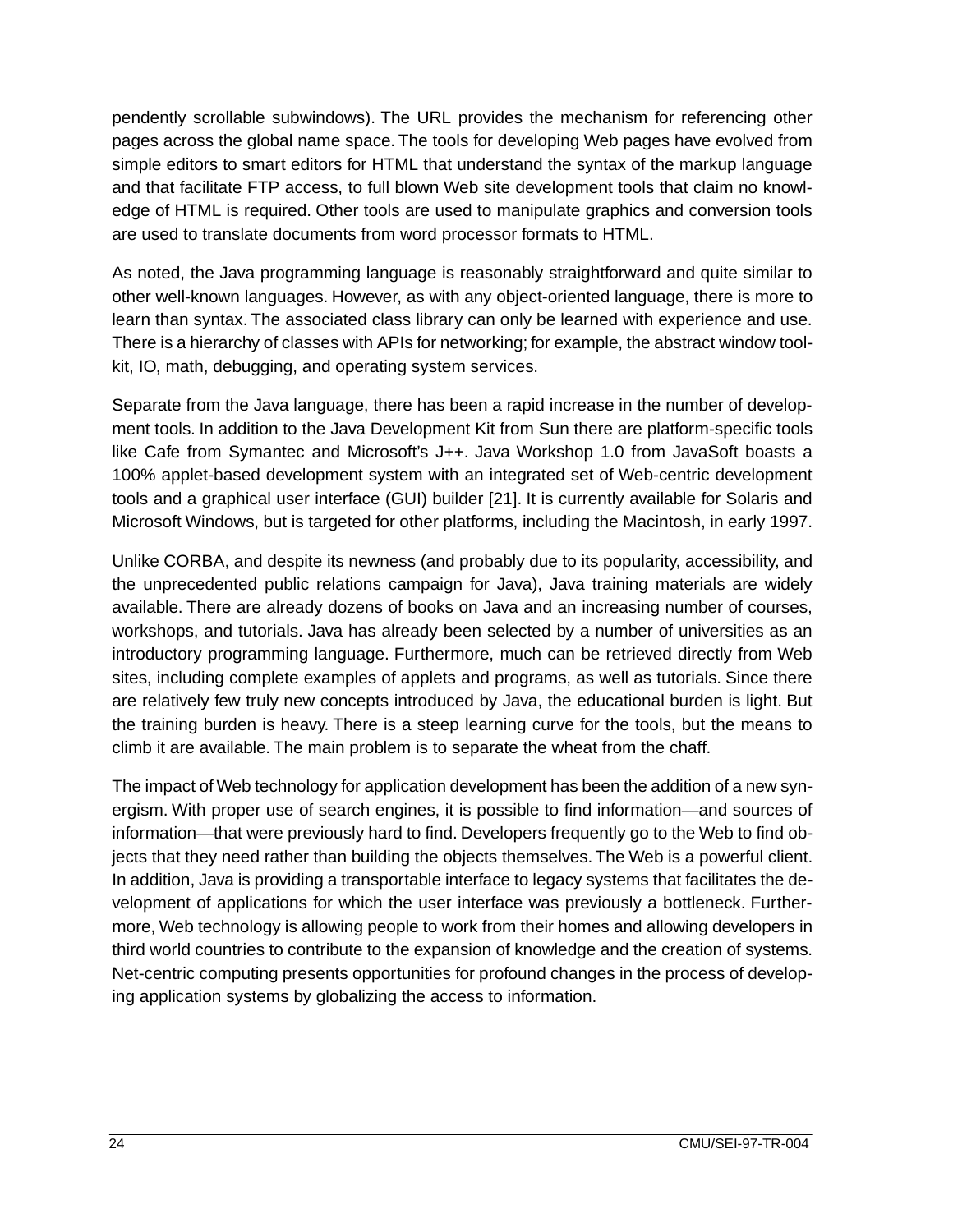## <span id="page-31-0"></span>**5 Conjectures About Trends in DOT**

The speed at which DOT is being developed and adopted is perhaps unprecedented. This is especially true of Java. Therefore it is difficult to predict future trends in DOT with any scientific basis. Nevertheless, some trends are visible, and these are discussed below.

### **5.1 Accelerated Adoption of Design Patterns for Distributed Systems**

As noted by Clements and Northrop, the topic of software architecture spans a wide variety of concepts [Clements 96b]. While this diversity of ideas and approaches can be considered a desirable quality by researchers, from a practitioner and industrial perspective this quality represents not diversity but cacophony. Why this diversity? There are many reasons, but among them is the lack of an agreed upon foundation for expressing the fundamental elements of design. For example, should the fundamental design elements be informal boxes and arrows, axiomatic statements, partially-ordered event sets, or domain-specific languages? No one can categorically say which is best, and there are many other notions of what would constitute a reasonable foundation.

Herein lies the major contribution of OT to the topic of software architecture. OT provides a set of fundamental elements (a *lingua franca*) with which to express designs. These elements—classes, objects, inheritance, encapsulation, polymorphism, and others—may not be ideal, but they are reasonable tools for *expressing and reusing abstractions*, and they are increasingly well understood and used in industry. Moreover, the computational model associated with these design elements is realized by readily available, mature OT (e.g., compilers, and databases). We emphasize the phrase expressing and reusing abstractions because at a basic level this is what software architecture is all about: understanding what makes a particular design successful and reusing the *essence* of this design in other systems. We express this essence as a *design abstraction*, and provide guidelines on when, and how, to reuse this abstraction to solve specific, well-bounded problems.

However, a *lingua franca* based on OT is not enough: Additional structuring is necessary. The notion of the *design pattern* has emerged from the OT community as one means of expressing design abstractions that solve specific, well-bounded problems.<sup>1</sup> We have already cited the important and influential work of Gamma and colleagues [Gamma 95], but we should also note that a large and active community has emerged that is focused on identifying and documenting design patterns. While to some extent the search for design patterns characterizes all research in software architecture, what makes OT-based design patterns significant is that their

<sup>&</sup>lt;sup>1.</sup> Application frameworks are another means of expressing design abstractions, although in the case of frameworks these abstractions are far more comprehensive and focused on a specific application domain. While frameworks are economically feasible in some settings, they are expensive to develop and maintain. In contrast, design patterns are more abstract and more readily used across application domains.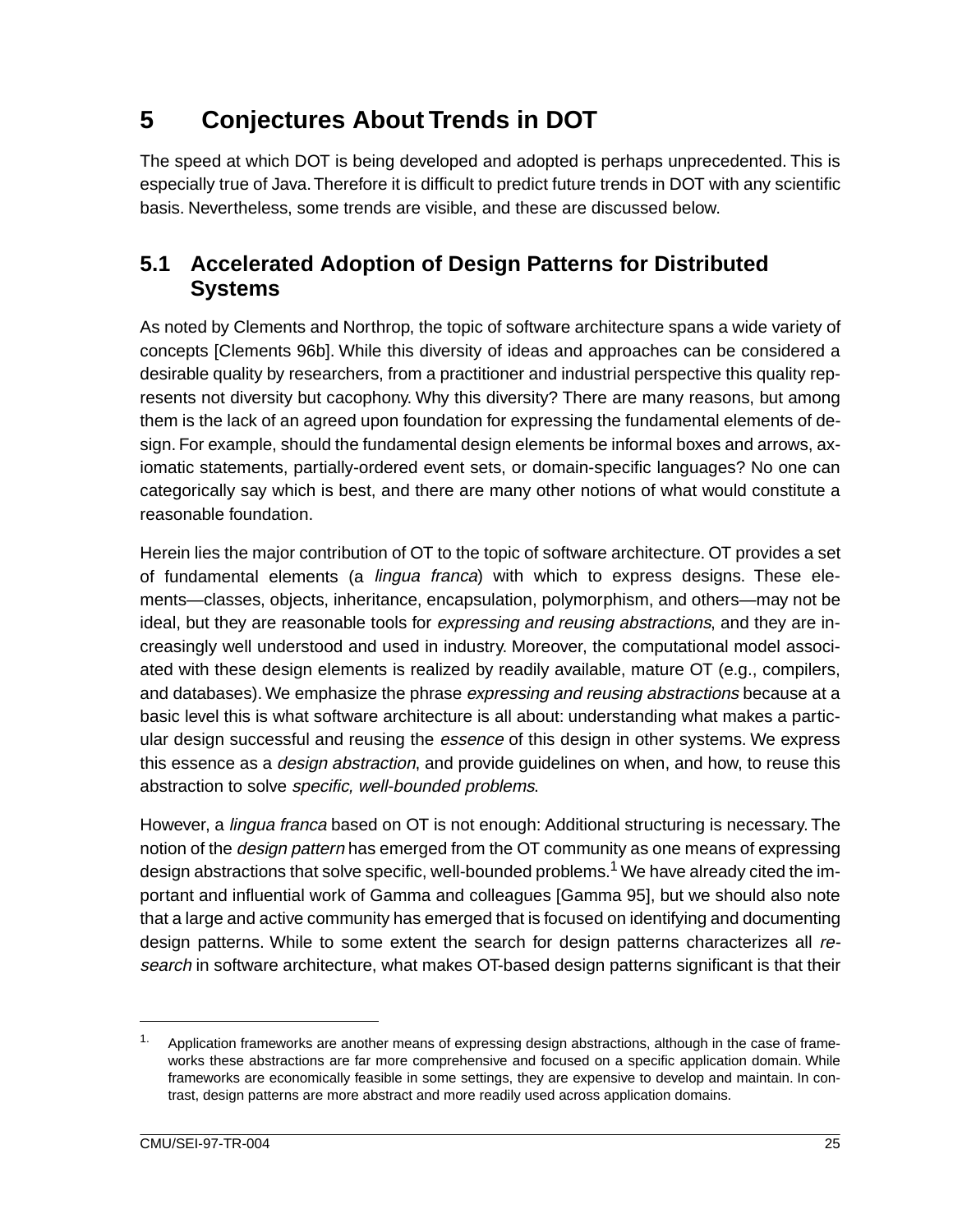<span id="page-32-0"></span>expression in the OT *lingua franca* makes such patterns more readily implementable using widely available, mature software development technologies.

Figure 7 illustrates how design patterns can be defined using OT conventions by recasting the somewhat informal depiction of the ConsistencyManager pattern depicted in [Figure 2](#page-17-0) in the more concrete notation used by Gamma and colleagues. Although the pattern illustrated in Figure 7 is not complete, it illustrates some important points. First, it delineates the abstract



**Figure 7: ConsistencyManager Pattern Defined in OT Lingua Franca**

part of the pattern from its concrete implementation (the *italicized* text indicates abstract concepts). Second, the use of OT abstractions to define these concepts means there are well-defined semantics for composing these abstractions, e.g., by multiple inheritance "mix-ins," by direct subclassing, or by composing patterns. Third, the pattern description is sufficiently concrete to warrant the inclusion of pseudo-code, thus illustrating the narrowing gap between abstract designs and concrete implementations. Last, patterns can be imported and reused from established DOTs such as OMA; the OutputQueue corresponds closely to the EventChannel interfaces defined by the OMA.

Development and adoption of design patterns is an ongoing process. From the original work on patterns that focused on lower-level programming concerns, design patterns that directly address issues of scale, for example patterns for distributed systems, are emerging [Schmidt 96]. DOT will both accelerate and enrich this process. Acceleration will occur because, as noted earlier, DOT bridges the gap between architectural concept and prototypical implementation. We can therefore expect the more frequent and more widespread use of DOT to develop distributed systems (large and small). Since design patterns emerge foremost from practice and not from theory, widespread use of DOT will encourage the development and proliferation of design patterns for distributed systems. Enrichment will occur because DOT extends the set of design elements provided by OT with important distribution concepts (e.g., object location, activation, and synchronization).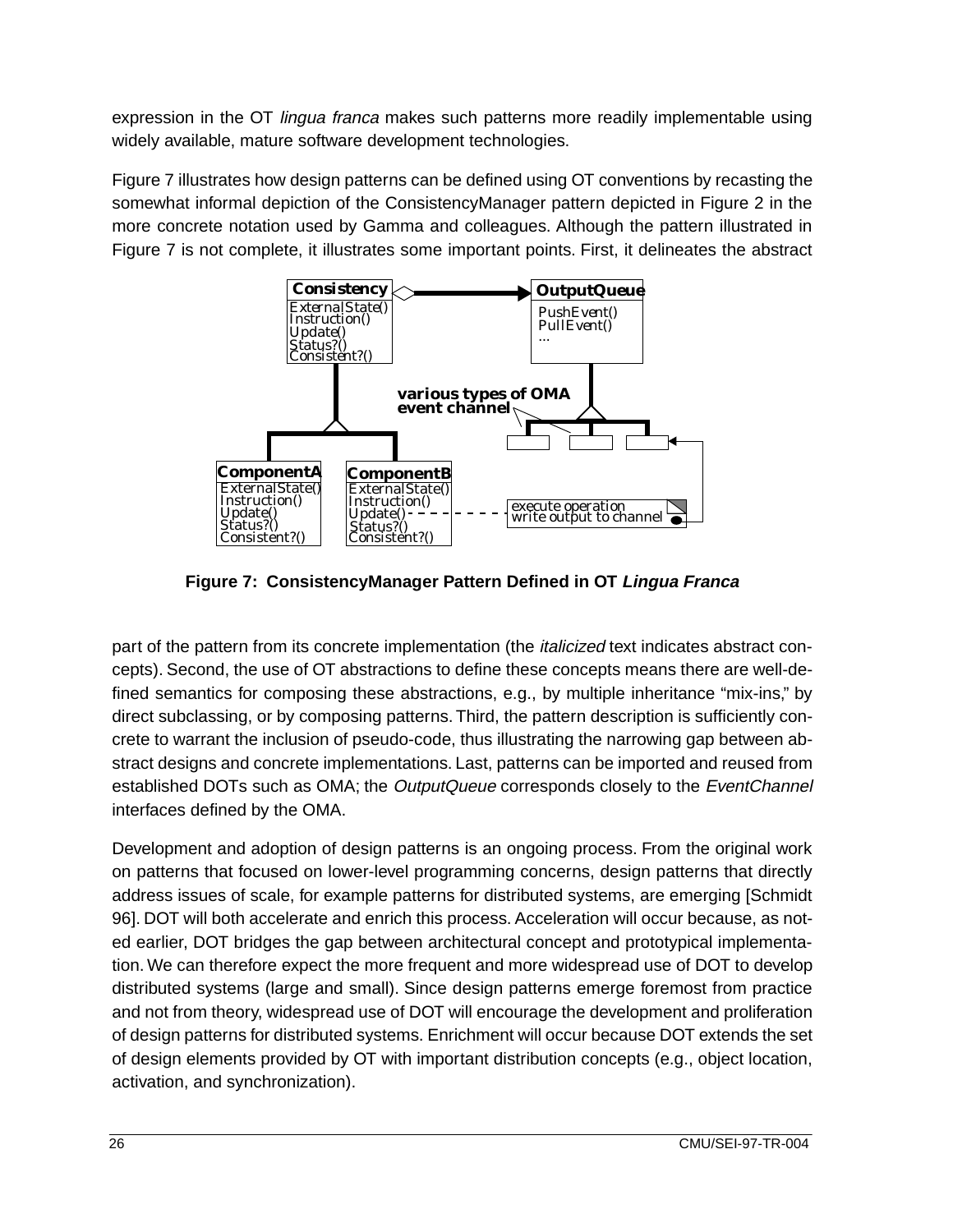## <span id="page-33-0"></span>**5.2 Penetration of DOT Into Demanding Application Areas**

A corollary to the conjecture that there will be more frequent and widespread use of DOT is that at least some of these applications will be in settings that exhibit demanding quality attributes, such as performance, security, and dependability. Besides the obvious implications on the development of design patterns suitable for these kinds of demanding requirements (Simplex, for example, can be thought of as a nascent design pattern for dependable online upgrade of real-time control systems [Sha 95]), these demanding applications will have a reciprocal impact on the specification and implementation of DOT.

To some extent, DOT is already evolving to address some of these issues of scale. For example, the Java Virtual Machine and Java-enabled Web browsers address security issues.<sup>1</sup> The OMG has adopted a specification for security services as recently as March 1996. Performance is also a concern for DOT. On the Java side, substantial work on the JIT compilers is shrinking the performance gap between compiled C++ and Java. The OMG has also established a technical committee for analyzing approaches to extending CORBA and the OMA to support hard real-time applications. These and other enhancements of DOT are being driven by demand, and will ultimately have the effect of generating new demand as DOT passes from innovative to established technology and is employed in demanding settings.

There is already sufficient evidence of this demand. OMG participation in the real-time technical committee (TC) includes representatives from the telecommunications industry and financial management industry; the most recent TC meeting included representatives from 44 OMG member companies (almost 10% of the entire OMG membership).

The SEI has been directly experiencing DOT penetration through customer demands for support. The SEI led a technically-oriented risk assessment of a project employing CORBA technology in embedded printer control systems as described in the third case study in Section 3.1. The SEI was involved in a software architecture evaluation for an architecture using a CORBA-compliant infrastructure. The SEI is also currently funded by the National Institute for Standards and Technology (NIST) Manufacturing Engineering Laboratory (MEL) to investigate the use of CORBA for manufacturing shop-floor automation; there are also ties between this work and semiconductor/wafer manufacturing. The SEI is funded by DMSO to support their use of CORBA as described in the first case study in Section 3.1. Recently, the SEI was requested by the US Navy to submit a joint proposal with them to the Open Systems Joint Task Force (OSJTF) for investigating the suitability of CORBA for use in embedded Navy weapons systems. The FAA is also funding SEI work in investigating CORBA for the Display System Replacement (DSR) upgrade. MITRE has experienced similar demand, and has been involved in the use of CORBA for distributed real-time simulation (also a case study), and for embedded avionics software (AWACS). In response to this widespread and growing demand, the SEI and

 $1.$  Note that the adequacy of these solutions is the subject of controversy, and they will undergo continued enhancement.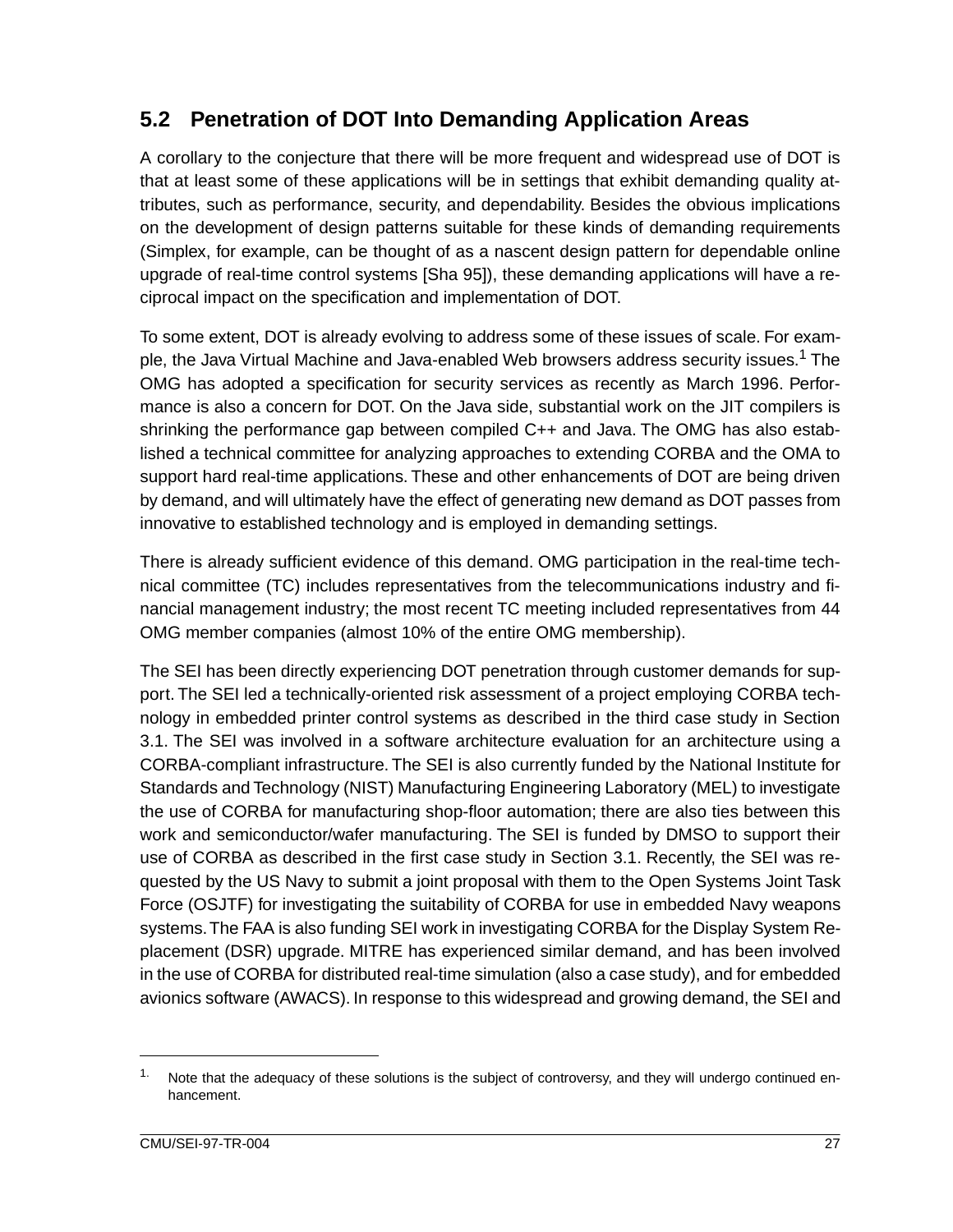<span id="page-34-0"></span>MITRE are establishing collaborative working relationships to specifically address the topic of real-time CORBA.

The bottom line is that practical demand is driving enhancements to DOT to enable its use in large-scale, mission-critical systems.

## **5.3 Increasing Visibility of "Intranet" Systems**

There is a clear trend towards increased use of the Internet and Web browser technology to deliver services to end users, and not just elaborate Web pages. While Internet-based applications for business uses already exist, a more common scenario is the use of intranet systems. Intranet systems use the Internet protocols and Web browsers, but limit access to the services to a well-bounded administrative domain, e.g., all of the nodes may be behind a corporate firewall.

There may be compelling economic justifications for moving from current PC-based business applications to a Web-based delivery approach; one approach for calculating return on investment (ROI) is to estimate the cost of maintaining individual PCs versus the cost of maintaining "thin clients," i.e., stripped-down, low-cost remote workstations [Tribble 96]. If this analysis is valid, a general migration to intranet-based corporate information systems can be expected in the coming years. The fact that security considerations in an intranet are more tractable than in the unbounded Internet system also suggests an "intranet first" trend.

As this trend becomes more pronounced, and more visible, demand for the development of intranet solutions for mission-critical information systems will emerge; this further substantiates the earlier prediction that DOT will begin to penetrate into more demanding application areas. For example, the use of DOT in combination with Web browsing technology could radically improve the way data management systems such as the DoD JEDMICS (Joint Engineering Data Management Information and Control System) deliver services to end users, and radically reduce the cost of maintaining and upgrading JEDMICS system functionality.

The arguments in support of these conclusions—support for platform heterogeneity (Internet and Web protocols), ready-made and standard service delivery mechanisms (Web browsers), central management but remote distribution of functionality (mobile code and applets), loose coupling of software components (distributed and remote objects)—are very compelling when viewed collectively. Moreover, similar arguments and conclusions can be reached about most (or all) information management systems that support distributed users, and may themselves be distributed.

## **5.4 Migration of Legacy Systems Using DOT**

The vast number of existing legacy systems represents both substantial investment and core business functionality. Organizations can neither afford to redevelop these systems nor afford to keep them isolated from current technology improvements. DOT is now sufficiently mature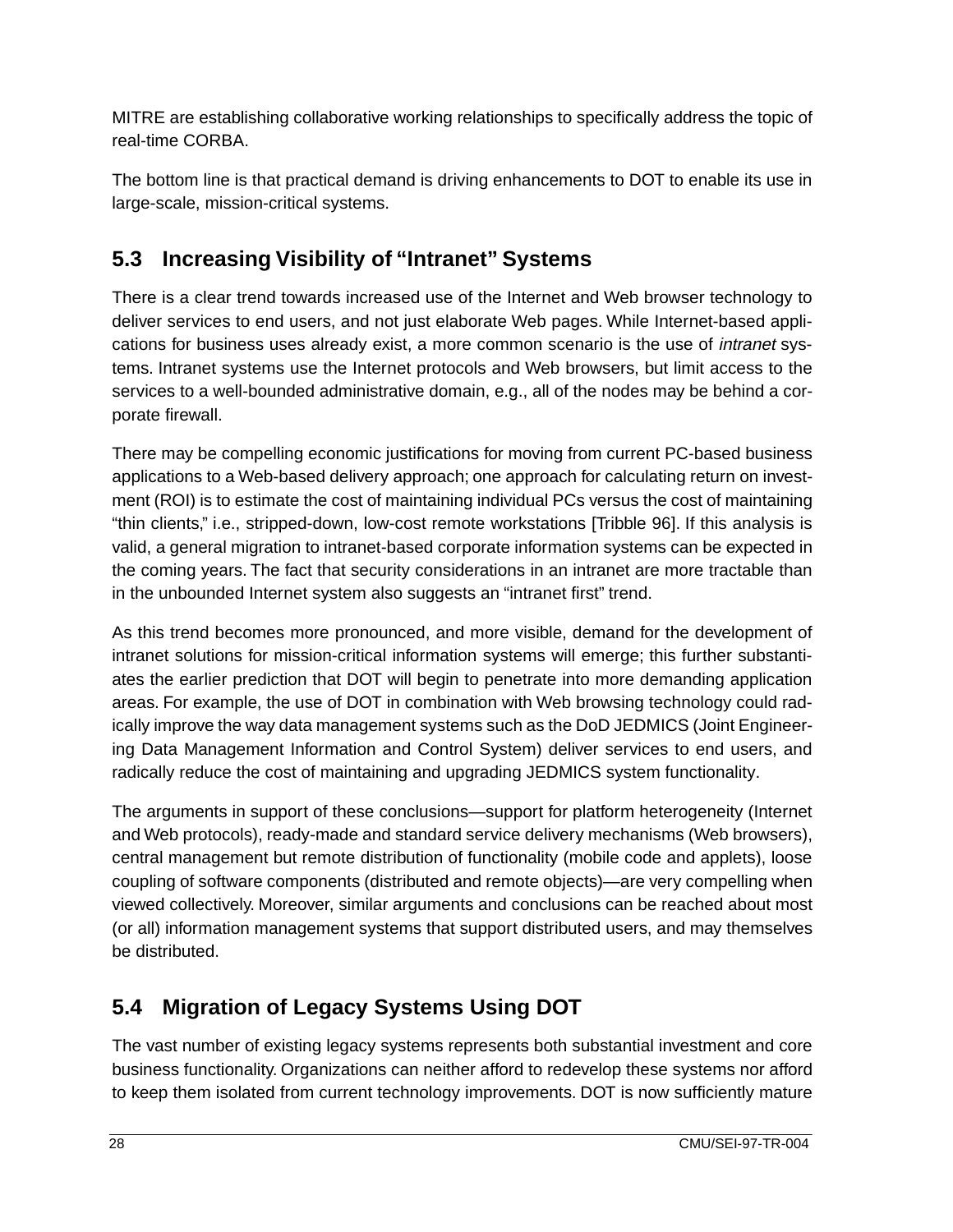<span id="page-35-0"></span>to support legacy system migration [Klinker 96]. "Object wrapping" can provide an object interface to the legacy systems. Clients can view the legacy system through a simple CORBA API presented by the wrapper. The wrapping layer can communicate with the legacy system via sockets, RPC, or an API. Once wrapped, the legacy system, or its subsystems, becomes highly reusable software components. The Web, as already noted, can be considered simply another client that needs to communicate with the wrappers. Consequently, the legacy applications will be accessible from the Web. "Together, Java and CORBA-based object wrappers can be used as the basis for a sophisticated and dynamic set of applications to other technologies" [Klinker 96].

### **5.5 Use of DOT and the Web to Search for Breakthrough Technologies**

The trends just discussed are already visible in industry and within the US DoD—they reflect a widely-occurring phenomena. On a more speculative note, we observe that significant interest in system survivability issues has been triggered by the explosive growth of, and reliance on, the Internet. A recent broad agency announcement (BAA) issued by the Defense Advanced Research Program Agency (DARPA) on the topic of survivable systems explicitly calls out CORBA and Java as key enabling technologies. The concept of "programming the network" represents a potentially radical shift in perspective that may open up opportunities for systems breakthroughs. For example, onboard support for Java in digital switching hardware might allow entire switching systems to be dynamically reconfigured in response to a threat; autonomous, trusted computing agents might search the Internet for suspicious activities; other intelligent agents might be capable of dynamically adapting component interfaces to repair or prevent damage from an external threat.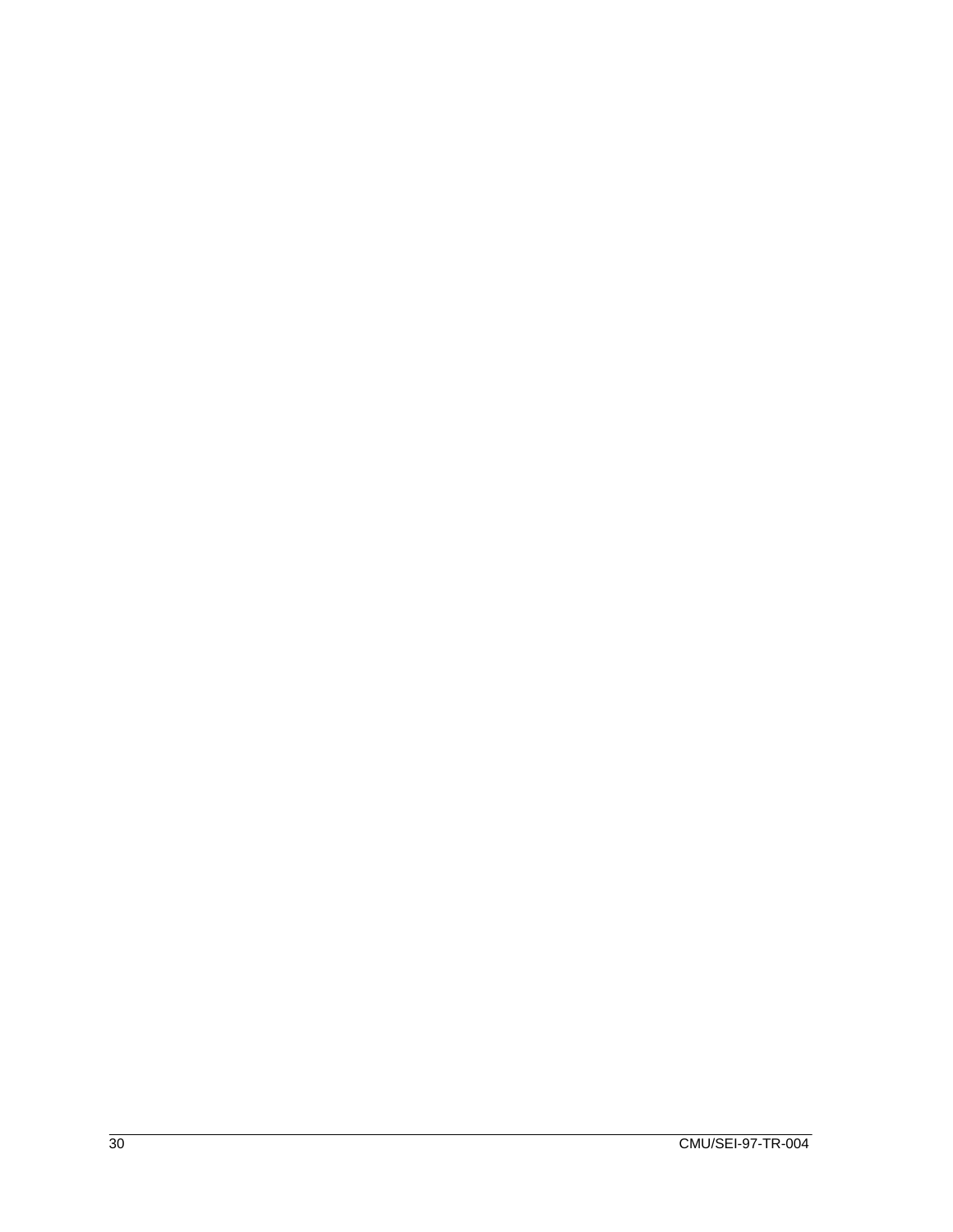# <span id="page-37-0"></span>**6 Summary**

In the earlier sections of this paper we argued that the technical characteristics of DOT have significant importance to software engineering. Specifically, we described architectural implications (Section 3), process implications (Section 4), and the implications of already visible trends (Section 5).

While DOT does not address all of the challenging problems of designing and fielding complex systems, it addresses many important issues; moreover, as the trends discussed earlier in this paper indicate, the issues that are addressed by DOT are becoming more important and at the same time DOT is becoming more widespread. As DOT is assimilated it will undoubtedly form the basis for the next level of abstraction aimed at surmounting the increasing complexity in software development. DOT is a landmark in computing history.

Furthermore, the implications of DOT are not purely technological. DOT and the Web are definitely changing the way the DoD and US industry do business. Failure to keep abreast of (and exploit) these trends represents as much of a *risk* to many organizations as trying to adopt these rapidly changing technologies. The ratcheting-up of the level of abstraction in the design and development of software likewise will have profound implications on software development processes and, ultimately, on US global competitiveness; the days where systems are developed a line of code at a time are quickly fading, and software process and management practices that fail to recognize this are fast becoming obsolete (if they are not already).

The US repeatedly reasserts its dominance in software technology by "changing the rules" by which software is developed and used; DOT is another such change. We see a profound impact and fundamental change in both technical thinking and practice as a result of the related technologies that we have grouped together as DOT.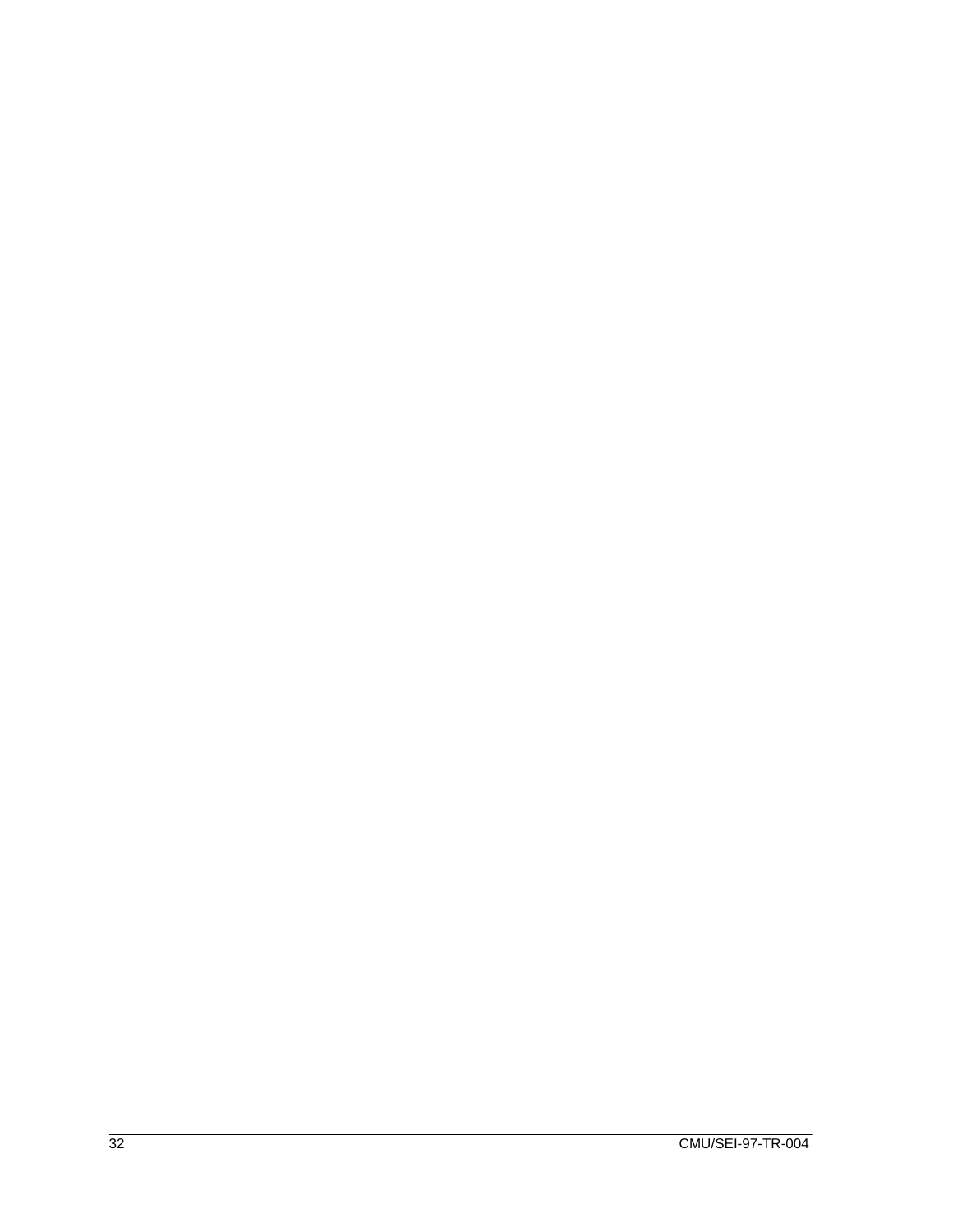# <span id="page-39-0"></span>**References**

| [Abowd 93]     | Abowd, Gregory; Bass, Len; Howard, Larry; & Northrop, Linda. Structural<br>Modeling: An Application Framework and Development Process for<br>Flight Simulators (CMU/SEI-93-TR-14, ADA271348). Pittsburgh, PA:<br>Software Engineering Institute, Carnegie Mellon University, 1993.                                                                                      |
|----------------|-------------------------------------------------------------------------------------------------------------------------------------------------------------------------------------------------------------------------------------------------------------------------------------------------------------------------------------------------------------------------|
| [Betz 94]      | Betz, Mark. "InterOperable Objects." Dr. Dobb's Journal 19, 11 (October<br>1994): 18-39.                                                                                                                                                                                                                                                                                |
| [Britton 81]   | Britton, K.; Parker, A.; & Parnas, D. "A Procedure for Designing Abstract<br>Interfaces for Device Interface Modules," 195-204. Proceedings of the In-<br>ternational Conference on Software Engineering. San Diego, CA, March<br>9-12, 1981. Los Alamitos, CA: IEEE Computer Society Press, 1981.                                                                      |
| [Calvin 96]    | Calvin, J. & Weatherly, R. "An Introduction to the High Level Architecture<br>(HLA) Runtime Infrastructure (RTI)," 705-715. Proceedings of the 14th<br>Workshop on Standards for the Interoperability of Distributed Simula-<br>tions, Volume 2. Orlando, FL, March 11-15, 1996. Orlando, FL: Universi-<br>ty of Central Florida, Division of Sponsored Research, 1996. |
| [Clements 96a] | Clements, P.; Wallace E.; & Wallnau, K. "Discovering a System Modern-<br>ization Decision Framework: A Case Study in Migrating to Distributed<br>Object Technology," 185-189. Proceedings of the International Confer-<br>ence on Software Maintenance (ICSW). Monterey, CA, November 4-8,<br>1996. Los Alamitos, CA: IEEE Computer Society Press, 1996.                |
| [Clements 96b] | Clements, P. & Northrop, L. "Software Architecture: An Executive Over-<br>view." Component-Based Software Engineering. Los Alamitos, CA: IEEE<br>Computer Society Press, 1996.                                                                                                                                                                                          |
| [CORBAnet 97]  | CORBAnet-The ORB Interoperability Showcase [online]. Available<br>WWW <url: http:="" www.corba.net=""></url:> (1997).                                                                                                                                                                                                                                                   |
| [Deshpande 96] | Deshpande, Salil R. CORBA/NEO/Joe Tutorial. Palo Alto, CA: Custom-<br>Ware Training Publications, 1996.<br>Also see http://www.customware.com/training.                                                                                                                                                                                                                 |
| [Ewald 96a]    | Ewald, Alan & Roy, Mark. "Bringing Objects to You." Object Magazine 6,<br>4 (July 1996): 69-70.                                                                                                                                                                                                                                                                         |
| [Ewald 96b]    | Ewald, Alan & Roy, Mark. "Choosing Between CORBA and DCOM." Ob-<br>ject Magazine 6, 8 (October 1996): 24-30.                                                                                                                                                                                                                                                            |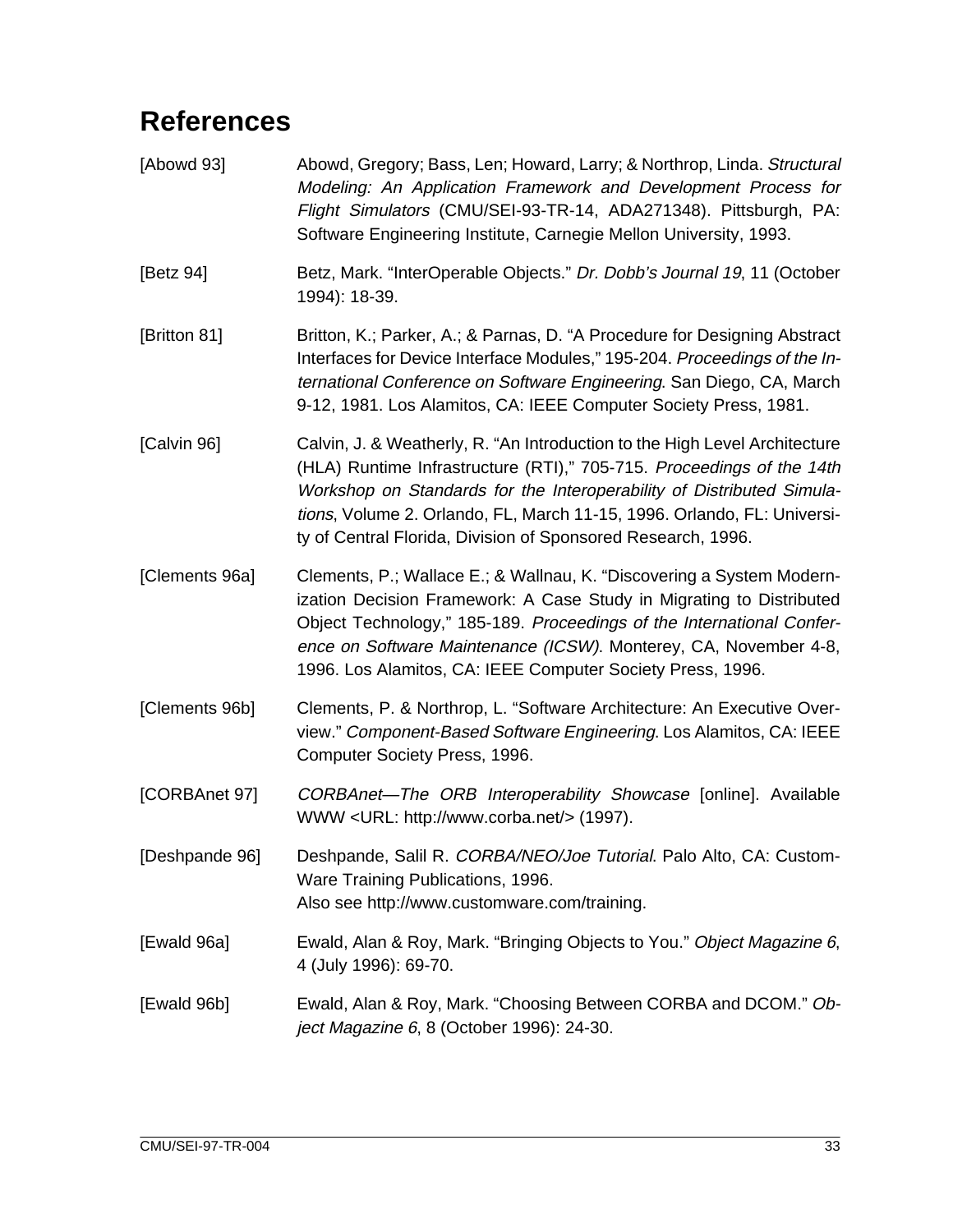| [Gamma 95]    | Gamma, E.; Helm, R.; Johnson, R.; & Vlissides, J. Design Patterns: Ele-<br>ments of Reusable Object-Oriented Software. Reading, MA: Addison-<br>Wesley, 1995.                                                                                      |  |  |  |  |
|---------------|----------------------------------------------------------------------------------------------------------------------------------------------------------------------------------------------------------------------------------------------------|--|--|--|--|
| [Garlan 93]   | Garlan, D. & Shaw, M. "An Introduction to Software Architecture." Ad-<br>vances in Software Engineering and Knowledge Engineering, Volume 1.<br>River Edge, NJ: World Scientific Publishing Company, 1993.                                         |  |  |  |  |
| [Goldberg 83] | Goldberg, A. & Robson, D. Smalltalk-80: The Language and Its Imple-<br>mentation. Reading, MA: Addison-Wesley, 1983.                                                                                                                               |  |  |  |  |
| [Gosling 96]  | Gosling, James. "The Feel of Java" [videotape]. Invited talk at the 1996<br>Conference on Object Oriented Programming, Systems, Languages,<br>and Applications. Stanford, CA: University Video Communications, 1996.                               |  |  |  |  |
| [Hamilton 96] | Hamilton, Marc A. "Java and the Shift to Net-Centric Computing." Com-<br>puter 29, 8 (August 1996): 31-39.                                                                                                                                         |  |  |  |  |
| [lona 96]     | Iona Technologies, Ltd. Orbix Web White Paper [online]. Available<br>WWW <url: http:="" www-usa.iona.com=""></url:> (1996).                                                                                                                        |  |  |  |  |
| [Jul 96]      | Jul, Eric. "Introduction to Distributed Computing Using Objects," Tutorial<br>9. Tutorial Notes: Conference on Object Oriented Programming, Sys-<br>tems, Languages, and Applications. San Jose, CA, October 6-10, 1996.<br>US: ACM SIGPLAN, 1996. |  |  |  |  |
| [Klinker 96]  | Klinker, Paul; Marsh, John; Tisaranni, John; & Zahavi, Ron. "How to<br>Avoid Getting Stuck On the Migration Highway." Object Magazine 6, 8<br>(October 1996): 46-51.                                                                               |  |  |  |  |
| [Low 96]      | Low, G. C.; Rasmussen, G.; & Henderson-Sellers, B. "Incorporation of<br>Distributed Computing Concerns into Object-Oriented Methodologies."<br>Journal of Object-Oriented Programming 9, 3 (June 1996): 12-20.                                     |  |  |  |  |
| [Mowbray 96]  | Mowbray, Tom. "Migrating Legacy Systems to Object Technology." Ob-<br>ject Magazine 6, 8 (October 1996): 31.                                                                                                                                       |  |  |  |  |
| [Northrop 97] | Northrop, Linda M. "Object Oriented Development." Software Engineer-<br>ing. Los Alamitos, CA: IEEE Computer Society Press, 1997.                                                                                                                  |  |  |  |  |
| [O' Brien 96] | O' Brien, Timothy. "Sun's New Products Leverage Objects Onto the Net."<br>Object Magazine 6, 4 (July 1996): 64-65.                                                                                                                                 |  |  |  |  |
| [OMG 97]      | Welcome to OMG's Home Page [online]. Available WWW<br><url: http:="" www.omg.org=""></url:> (1997).                                                                                                                                                |  |  |  |  |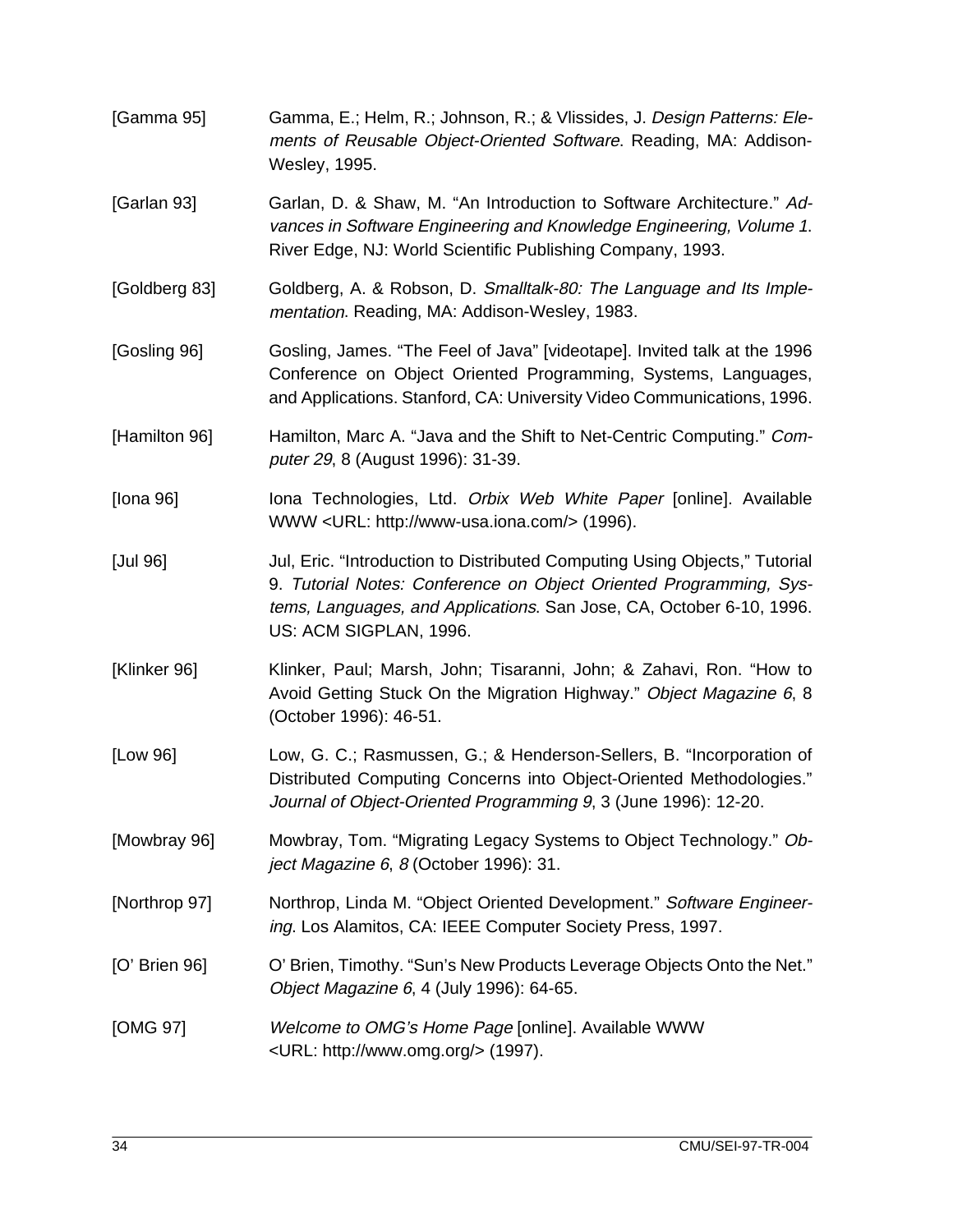| [Rymer 96]    | Rymer, J. "The Muddle in the Middle." Byte Magazine 21, 4 (April 1996):<br>67-70.                                                                                                                                                                                                            |  |  |  |  |
|---------------|----------------------------------------------------------------------------------------------------------------------------------------------------------------------------------------------------------------------------------------------------------------------------------------------|--|--|--|--|
| [Schmidt 96a] | Schmidt, Douglas C. Design Patterns for Concurrent, Parallel, and Dis-<br>tributed Systems [online]. Available WWW<br><url: http:="" patterns-cpd.html="" siesta.cs.wustl.edu="" ~schmidt=""></url:> (1996).                                                                                 |  |  |  |  |
| [Schmidt 96b] | Schmidt, Douglas C. "Object Oriented Design Patterns for Concurrent,<br>Parallel, and Distributed Systems." Tutorial 50. Tutorial Notes: Confer-<br>ence on Object Oriented Programming, Systems, Languages, and Appli-<br>cations. San Jose, CA, October 6-10, 1996. US: ACM SIGPLAN, 1996. |  |  |  |  |
| [Scotkin 96]  | Scotkin, Joel. "How 1.1 Will Affect Business." Java Report 1, 6 (Novem-<br>ber/December 1996): 37-40.                                                                                                                                                                                        |  |  |  |  |
| [SEMATECH 94] | SEMATECH. Computer Integrated Manufacturing (CIM) Application<br>Framework Specification 1.1. (TT# 93061697D-ENG). Austin, TX: SE-<br><b>MATECH, 1994.</b>                                                                                                                                   |  |  |  |  |
| [Sha 95]      | Sha, L.; Rajkumar, R.; & Gagliardi, M. A Software Architecture for De-<br>pendable and Evolvable Industrial Computing Systems (CMU/SEI-95-<br>TR-05). Pittsburgh, PA: Software Engineering Institute, Carnegie Mellon<br>University, 1995.                                                   |  |  |  |  |
| [Stal 96]     | Stal, Michael & Uwe Steinmueller. "OLE, CORBA-Infrastructures for<br>Distributed Object Computing." Tutorial 35. Tutorial Notes: Conference<br>on Object Oriented Programming, Systems, Languages, and Applica-<br>tions. San Jose, CA, October 6-10, 1996. US: ACM SIGPLAN, 1996.           |  |  |  |  |
| [Sun 96]      | Sun Microsystems. Java Workshop Product Information [online]. Avail-<br>WWW<br><url:<br>http://www.sun.com/developer-products/java/&gt;<br/>able<br/>(1996).</url:<br>                                                                                                                       |  |  |  |  |
| [Tribble 96]  | Tribble, Bud. Java Computing in the Enterprise: What it Means for the<br>General Manager and CIO [online]. Available WWW<br><url: http:="" javacomputing="" whpaper="" www.sun.com=""></url:> (1996).                                                                                        |  |  |  |  |
| [Veltre 95]   | Veltre, R. & Weiderman, N. The METOC Anchor Desk. Pittsburgh, PA:<br>Evolutionary Systems Laboratory, Carnegie Mellon University, 1995.                                                                                                                                                      |  |  |  |  |
| [Waldo 94]    | Waldo, J.; Wyand, G.; Wollrath, A.; & Kendall, S. A Note on Distributed<br>Computing [online]. Available WWW<br><url: 1994="" abstract-29.html="" http:="" techrep="" www.sunlabs.com=""></url:> (1994).                                                                                     |  |  |  |  |
| [Wallnau 96]  | Wallnau, K. & Wallace, E. "A Situated Evaluation of the Object Manage-<br>ment Group's (OMG) Object Management Architecture." Proceedings of                                                                                                                                                 |  |  |  |  |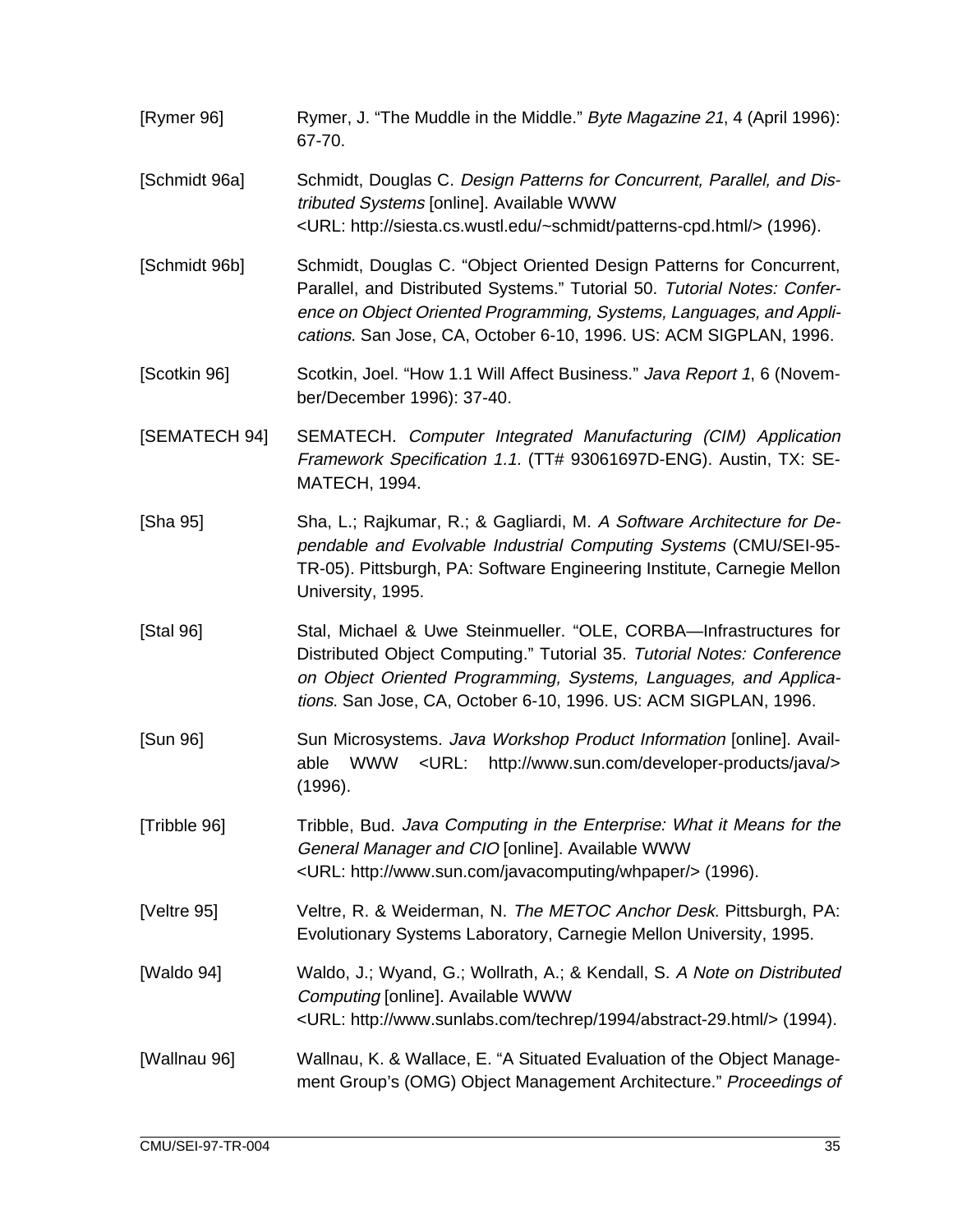OOPSLA '96. San Jose, CA, October 6-10, 1996. New York, NY: ACM Press, 1996.

[Zimmerman 80] Zimmerman, H. "OSI Reference Model—The ISO Model of Architecture for Open Systems Interconnection." IEEE Transactions on Communication 28, 4 (April 1980): 425.